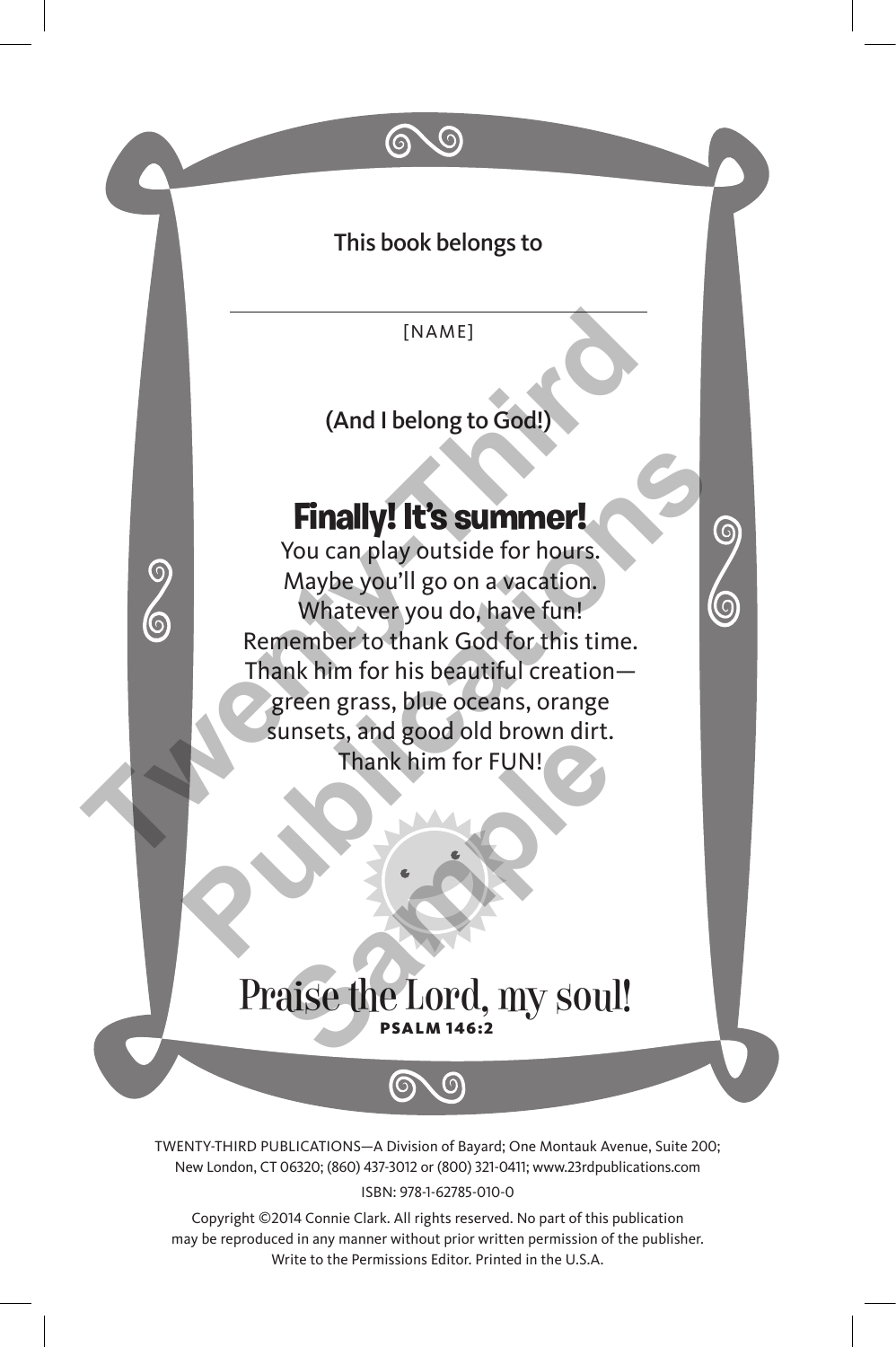# **Soloving God's Sun**<br>Creation: The Sun



Praise the Lord from the heavens; praise him in the heights. Praise him, sun and moon; praise him, all shining stars. Psalm 148:1, 3

**Sunny facts**  $\cdot$  what do you know about the sun? Shine some light on these facts by filling in the missing words.

#### **beach** <sup>4</sup> **star** <sup>4</sup> **eyes** <sup>4</sup> **light** <sup>4</sup> **heat**

The sun is a **at the center of our solar system.** 

The sun is so far away, it takes 8 minutes for its to reach us.

The temperature on the sun's surface is 9,941° Fahrenheit. Now that's **PRINCE SUNTANT PRINCE THE SUNTER SUNTAINS PRINCE PRINCE PRINCE PRINCIPALE SUNTAINS PRINCE PRINCIPALE SUNTAINS PRINCE PRINCIPALE SUNTAINS IN THE SUN?<br>
<b>PUBLICATION THESE FACTS BY FILLING IN THE MISSING WORK**<br> **DEACH** Star a<br> **Sample 12 and 13 and 13 and 13 and 13 and 13 and 13 and 13 and 13 and 13 and 13 and 14 and 15 and 16 and 16 and 16 and 16 and 16 and 16 and 16 and 16 and 16 and 16 and 16 and 16 and 16 and 16 and 16 and 16 and 16 and 1** 

The sun is so big that if it were a giant \_\_\_\_\_\_ ball, you could fit almost a million earths inside it!

Don't look directly at the sun or you'll hurt your \_\_\_\_\_\_\_\_\_\_\_\_\_\_\_\_\_\_\_\_\_\_\_\_\_\_\_\_\_ Scientists use special telescopes and filters to study the sun.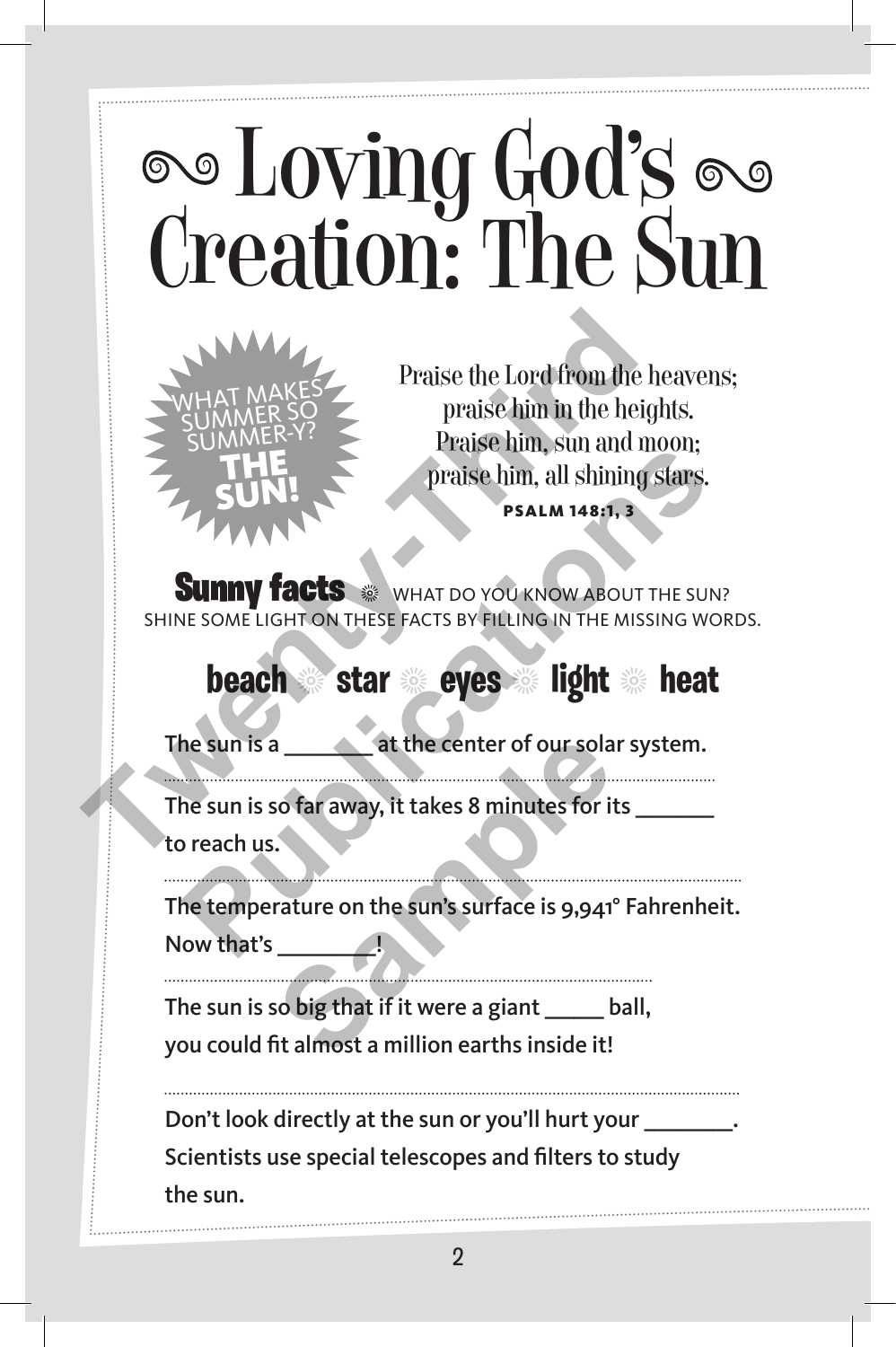Here's a "bright" idea. **Try memorizing some Bible verses. Here are a few to try. Color in the words to help you remember.** 

**And [Jesus] was transfigured before them; his face shone like**  *Ghe sun.* MATTHEW 17:2

**Jesus said, "I am the light of the world. Whoever follows me will never walk in darkness but will have the light Of Illfe. John 8:12** And [Jesus] was<br>transflgured before<br>them; his face shone like<br>the sun. marrier 17:2<br>Jesus said, "I am the<br>light of the world.<br>Whoever follows me will<br>never walk in darkness<br>but will have the light<br>but will have the light<br>o **Publications** 

**"Then the righteous will shine like the sun in the kingdom of their Father."**  Matthew 13:43 **Count to dentance<br>
<b>S** John 8:12<br>
S John 8:12<br>
Che righteous<br>
Sample<br>
Sample<br>
Sample<br>
Sample<br>
Sample<br>
Sample<br>
Sample<br>
Sample

3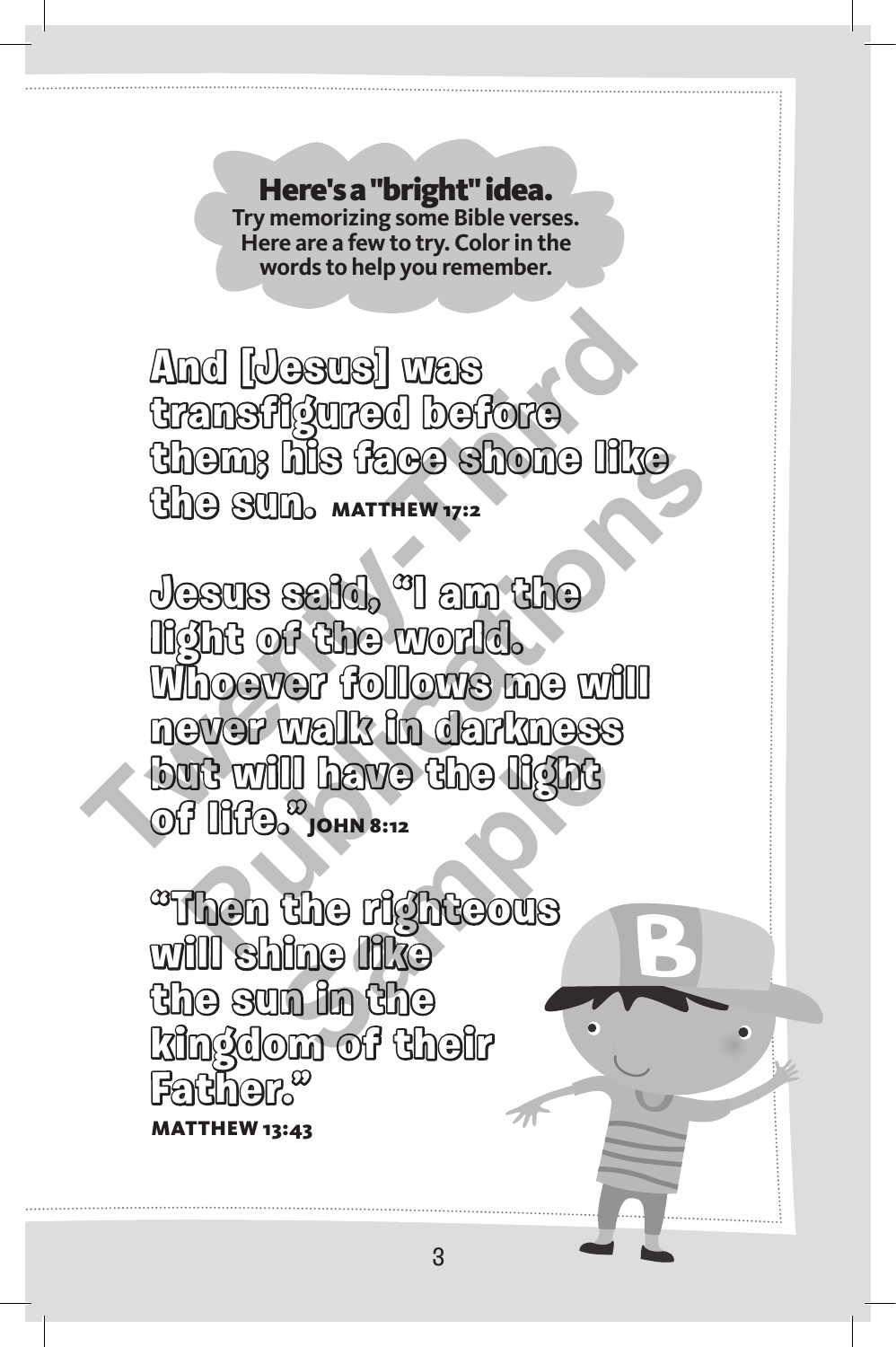## SAINT DAYS IN JUNE

Here are some holy days and holy people to we celebrate this month.  $\oslash\oslash$ 

#### **JUNE1**

When **Justin** was on trial back in Roman days, the judge asked, "If you are killed, do you suppose you'll go to heaven?" Justin answered, "I don't suppose. I know it!" **THE 13**<br>
When Justin was on trial<br>
When Justin was on trial<br>
Dunce 13<br>
When Justin was on trial<br>
most of us know him<br>
patron of lost object<br>
in patron of lost object<br>
do you suppose you'll go to<br>
heaven?" Justin answered,

#### **JUNE3**

#### **Charles Lwanga and his companions** were servants of an African king. They gave their lives for their faith in Jesus.

#### **JUNE 5**

**Boniface** is known for bringing the gospel to Germany. Some say he also invented the Christmas tree.

#### June 11

**Barnabas** was a disciple of Jesus and traveled with Paul on his missionary journeys.

#### June 13

Most of us know him as the patron of lost objects, but **Anthony of Padua** was a powerful preacher. When no one listened to his homily, Anthony is said to have gone to a river and preached to the fish!

#### **JUNE 21**

While he was a student, **Aloysius Gonzaga** [Al-oo-ISH-us Gun-ZAG-uh] cared for plague victims, but soon became ill and died. He is the patron of young students and Christian youth. ou suppose you'll go to<br>
your full go to<br>
your full go to<br>
the listened to his homily,<br>
t suppose. I know it!"<br>
Anthony is said to have gon<br>
a river and preached to the<br>
rices Lwanga and his<br>
panions were servants of<br>
Whil Faith in Jesus.<br>
Faith in Jesus.<br>
ISH-us Gun-ZA<br>
for plague vict<br>
became ill and<br>
nown for<br>
gospel to<br>
christian yout<br>
Christian yout<br>
Christian yout<br>
We remember

#### **JUNE 29**

We remember **Saint Peter** and **Saint Paul** on the same day because they worked together as leaders to spread the faith.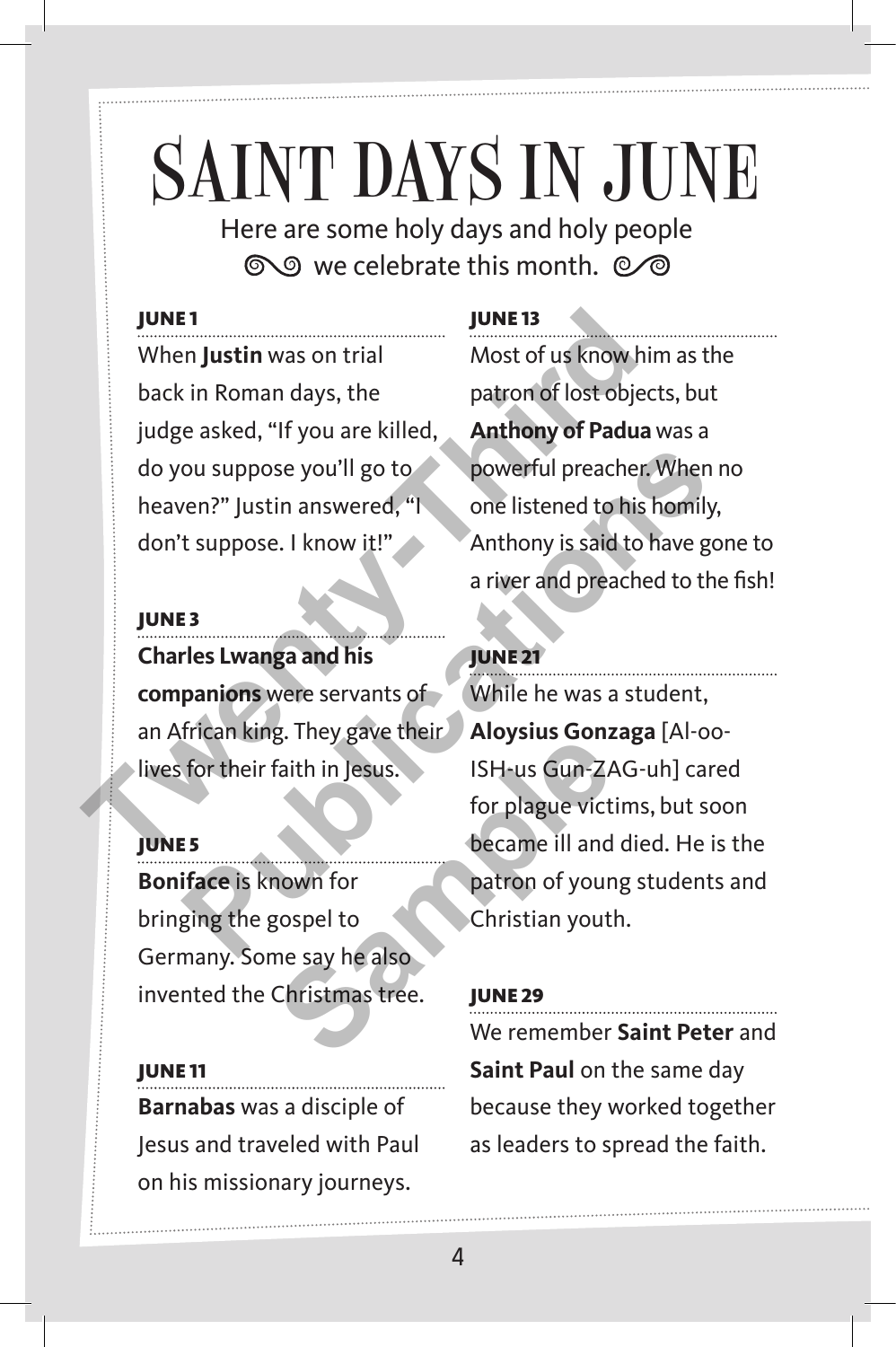Anthony is the patron saint of lost things. See if you can find the June saints who are "lost" in this puzzle! (It's okay to ask Saint Anthony for help!)



Aloysius Gonzaga Anthony of Padua **BARNABAS BONIFACE** Charles Lwanga

**IRENAEUS** John the Baptist **IUSTIN** Paul **PETER**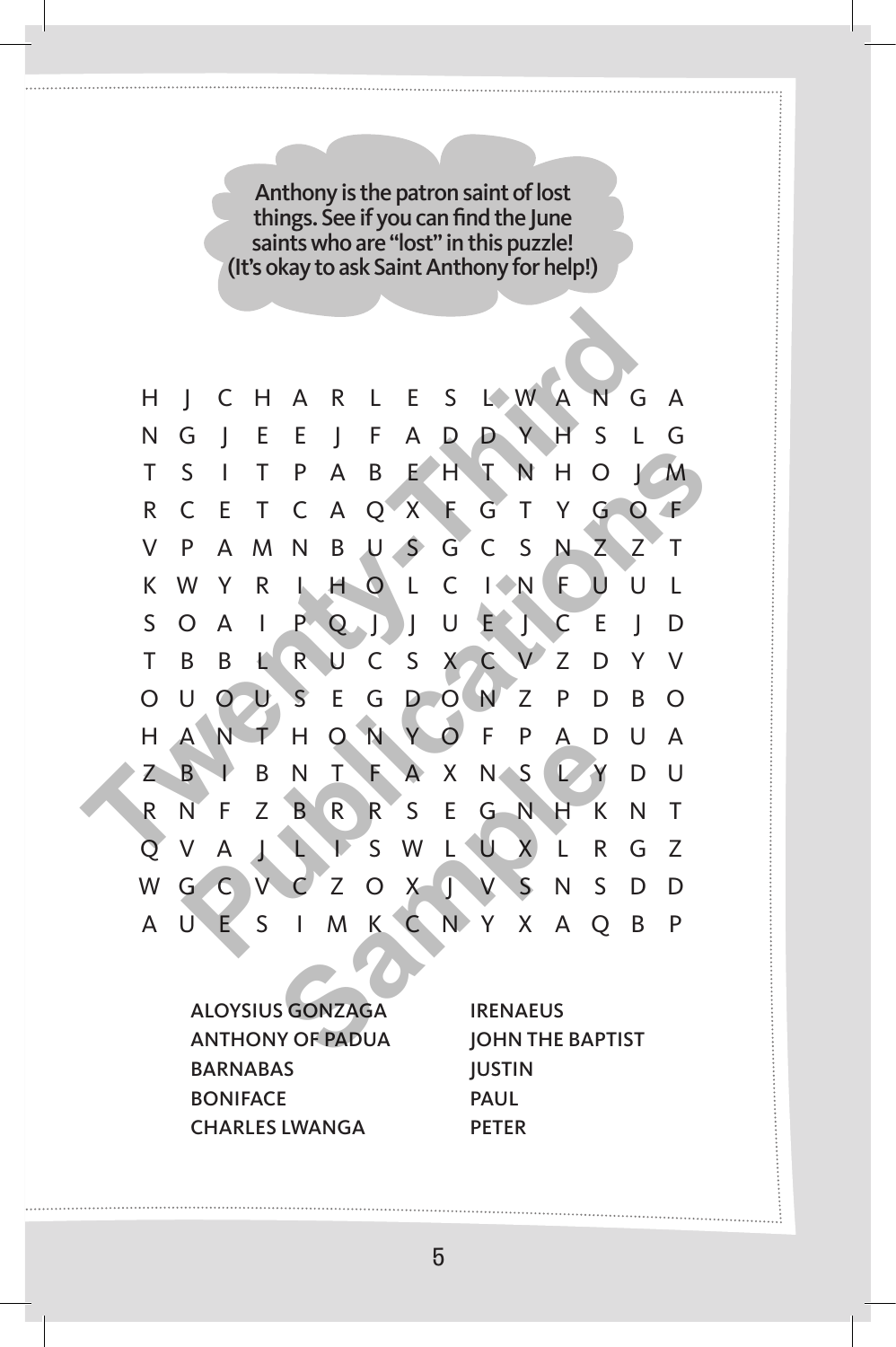# Loving God's<br>Creation: The Earth

Praise the Lord from the earth… Mountains and all hills, fruit trees and all cedars; Animals wild and tame, creatures that crawl and birds that fly. Psalm 148:7, 9, 10

God created the whole world, and everything God created is good. That means mountains, oceans, and seashells, elephants, pandas, and kittens. Rocks, dirt, and sand. It even means…bugs! (Ew!) Everything God creates has a special purpose. Praise the Lord from the earth...<br>
Mountains and all hills, fruit trees and all oed<br>
Animals wild and tame, creatures that crawl and<br>
that fly. **FSALM 148:7, 9, 10**<br>
God created the whole world, If you can, go outside<br>
and Mountains and all hills, fruit trees and all cedars;<br>Animals wild and tame, ereatures that crawl and birds<br>that fly. **PSALM 148:7, 9, 10**<br>created the whole world, If you can, go outside today<br>everything God created is look ndas, and kittens.<br> **Sood has create**<br> **Sample Law Servery thing**<br> **Sample Servery thing**<br> **Sample Servery thing**<br> **Sample Servery thing**<br> **Sample Servery thing** 

If you can, go outside today and look at God's creation. (Or look out a window.) Fill up the earth with everything you see that God has created for you.

I am thankful for: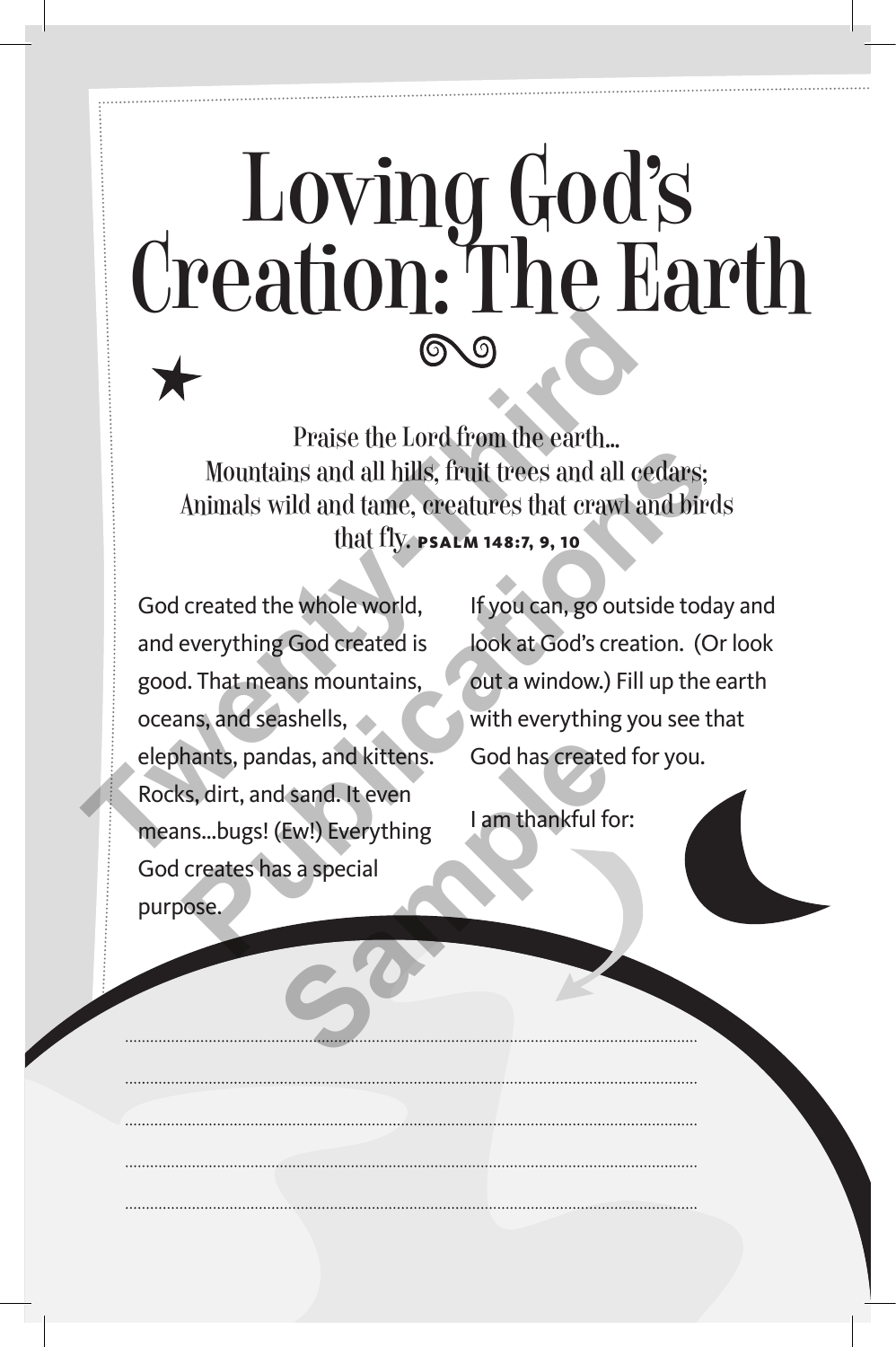#### Creature Creations

The Bible is full of creatures that crawl, slither, fly, and climb. See if you can match the Bible quote with the animal picture.

Look at the \_\_\_\_\_\_\_ in the sky; they do not sow or reap, yet your heavenly Father feeds them. Are not you more important than they? **Matthew 6:26 Twenty-Third** 

Then the shall be a guest of the \_\_\_\_\_\_\_\_\_\_. **Isaiah 11:6**

Now the **Now the Was the most cunning** of all the wild animals that the Lord God had made. **Genesis 3:1** Now or reap, yet your heavenly<br>
Publications are not you more<br>
Publications and the shall be a guest<br>
Publications and the shall be a guest<br>
Publications and the shall be a guest<br>
Publication of the solar most cumning<br>
the

The Nile will teem with Exopus 8:3

Jesus said, "Cast the net over the right side of the boat and you will find something." So they cast it, and were not able to pull it in because of the number of \_\_\_\_\_\_\_\_. **John 21:6** Samples that the Lord God<br>
Suesis 3:1<br>
Been with<br>
State net over the<br>
e boat and you will find<br>
they cast it and were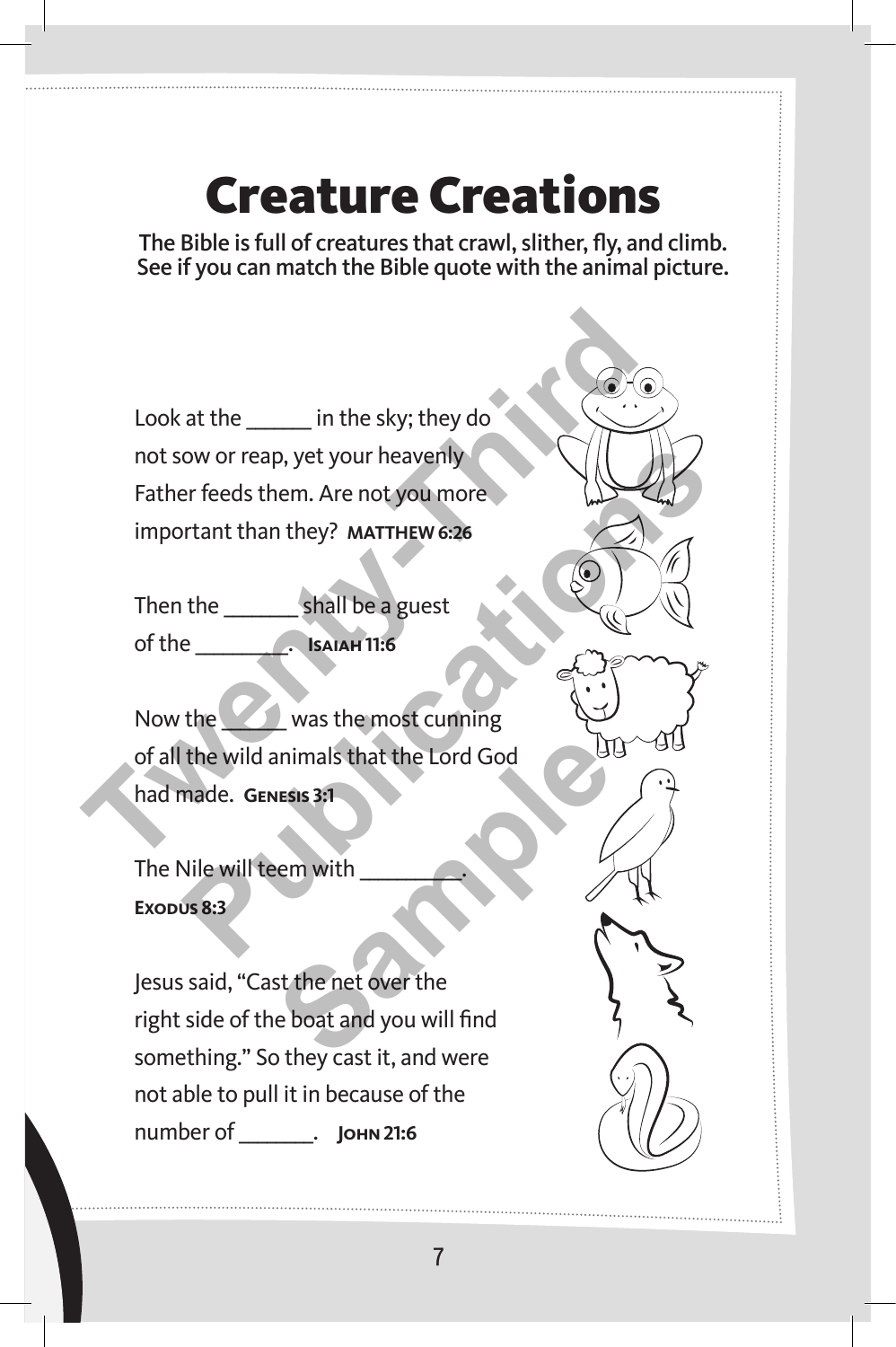## Seeing God's World: Summer Travel

He guides me along right paths for the sake of his name. PSALM 23:3

#### **Is your family planning a trip this summer?**

There are lots of fun and interesting Catholic places to visit in the U.S. and Canada. Ask your parents about making them part of your trip! Put a check mark near the sites you'd like to see. \* The guides me along right paths<br>
for the sake of his name. **PSALM 23:3**<br>
Is your family<br>
Stay in a family cabin and<br>
stay in a family cabin and<br>
stay in a family cabin and<br>
stay in a family cabin and<br>
stay in a family cabi The Sacre of Michelangelos Piet<br> **Publication of Michelangelos Piet**<br> **Publication of Michelangelos Piet<br>
This stay in a family cabin and<br>
visit the beautiful stone<br>
visit the beautiful stone<br>
cours of Michelangelos Piet<br>** 

#### **West**

Stay in a family cabin and visit the beautiful stone church at the **Shrine of St. Therese**, Juneau, Alaska. W www.shrineofsainttherese.org

Visit any of California's **21 historic missions**. W www.missionscalifornia.com

Get breakfast or lunch at **Homegirl Café** in downtown Los Angeles. W www.homeboyindustries.org

Learn Bible stories from the famous murals at **St. Benedict's Painted Church**, on the Big Island of Hawaii. W www.thepaintedchurch.org S.<br>
S. Set breakfast or lunch<br>
at Homegiri Café in<br>
a www.homeboyindustries.org<br>
a www.homeboyindustries.org<br>
a www.homeboyindustries.org<br>
a www.homeboyindustries.org<br>
a www.homeboyindustries.org<br>
a www.homeboyindustries.o

> Visit a cave carved into a 110-foot cliff with a replica

of Michelangelo's Pietà, at the **National Sanctuary of Our Sorrowful Mother** in Portland, Oregon. www.thegrotto.org

#### **Southwest**

Visit the **"White Dove of the Desert"** historic Spanish mission, near Tucson, Arizona. W www.sanxaviermission.org

Pray at the miraculous "el pocito" dirt pit at **El Sanctuario de Chimayo**, New Mexico. **EX** www.holychimayo.us

Visit a replica of the Lourdes Shrine at **Our Lady of Lourdes Grotto**, San Antonio, Texas. W www.oblatemissions.org

*\*You can visit most of the Catholic places on this map for free; but many appreciate donations.*

8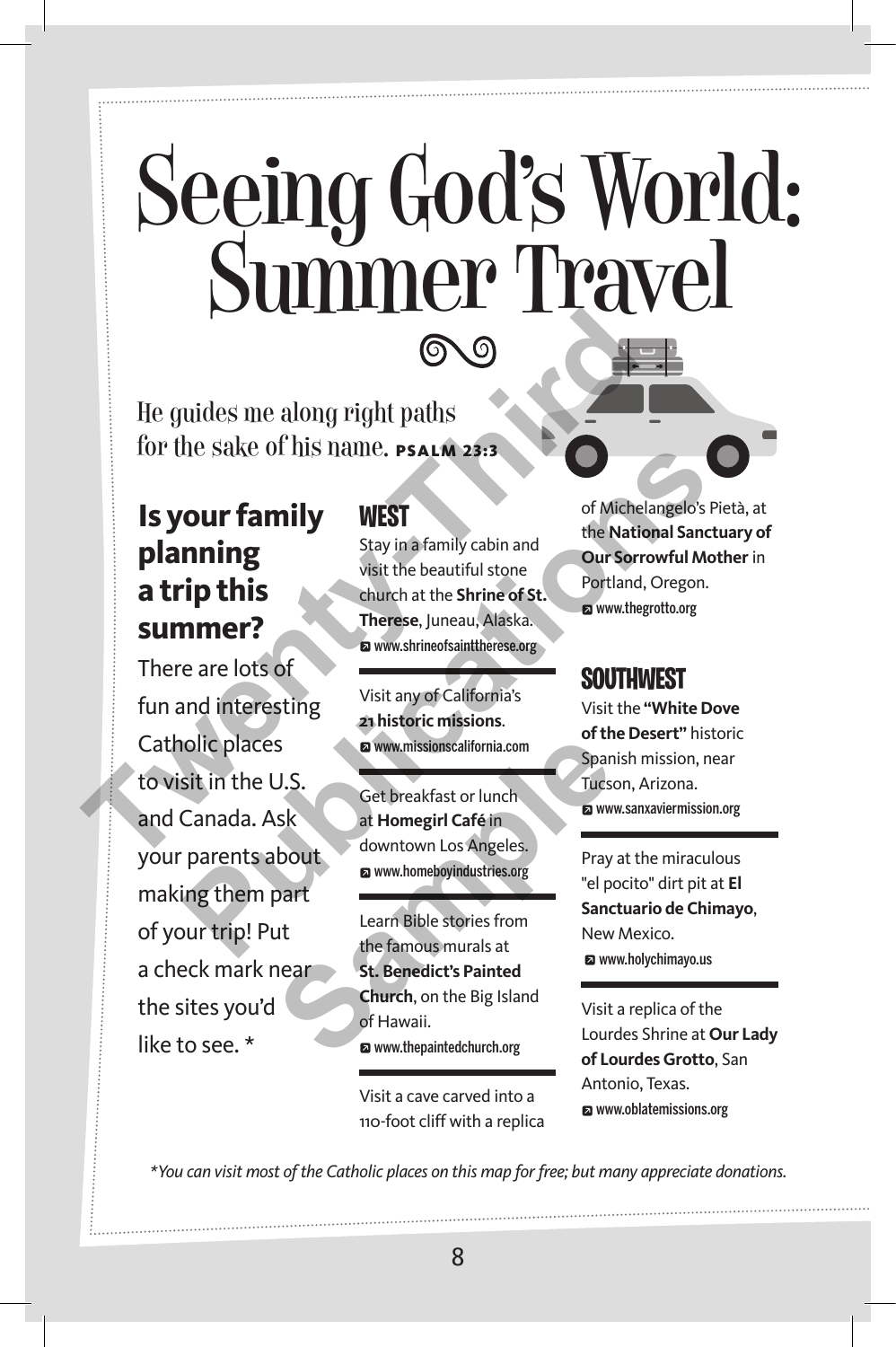#### **Mountain States**

Climb the stairway of prayer at the **Mother Cabrini shrine**, in Golden, Colorado. W www.mothercabrinishrine.org

See the gargoyles and stained glass at **St. John's Cathedral** in Boise, Idaho. W www.boisecathedral.org

#### **Midwest**

See how **Therese the Little Flowe**r lived, at the National Shrine of St. Therese in Darien, Illinois. **E** www.saint-therese.org

See one of the largest outdoor shrines in North America, the **National Shrine of Our Lady of the Snows**, Belleville, Illinois. www.snows.org

Take pictures of the grotto, Basilica, Golden Dome, and of course, "Touchdown Jesus" at the **University of Notre Dame**, South Bend, Indiana. a www.nd.edu

See hundreds of precious stones, and scenes from Jesus' life at the "miracle



in stone," the **Grotto of the Redemption**, in West Bend, Iowa. W www.westbendgrotto.com

Visit Michigan's bestknown shrine, the **Cross in the Woods**. W www.crossinthewoods.com

Take a guided tour of the **National Shrine of the Apostle Paul**, a historical landmark in St. Paul, Minnesota. W www.cathedralsaintpaul.org See the gargoyles and<br>
See the gargoyles and<br> **The Woods.**<br> **The Woods.**<br> **The Woods.**<br> **The Woods.**<br> **The MIDWEST**<br> **The action of the Scholar See how Therese the Minnesotal And Scholar See how Therese the Minnesotal and** 

Pray at the Altar of Answered Prayers at the **Shrine of St. Joseph**, in St. Louis, Missouri. W www.shrineofstjoseph.org

Hike on the Ice Age National Scenic Trail and climb to the top of the **Basilica of the National Shrine of Mary Help of Christians** at Holy Hill, Wisconsin. @ www.holyhill.com Filike on the Ice Age<br>
National Scenic Trail and<br>
climb to the top of the<br> **Basilica of the National**<br>
Shrine of Mary Help of<br>
e,<br>
Christians at Holy Hill,<br>
Wisconsin. **a** www.holyhill.com<br>
ty<br>
nd.edu<br>
ous<br>
m

#### **Southeast**

Watch a TV show taping at **EWTN** and visit the **Shrine of the Most Blessed Sacrament** in Irondale, Alabama. @ www.ewtn.com

Learn about the Benedictine life at **St. Scholastica Monastery** in Fort Smith, Arkansas. W www.stscho.org

Visit an outdoor chapel, a 2,000-seat church, and an 8-foot-tall marble statue of Mary at the **National Shrine of Mary Queen of the Universe**, in Orlando, Florida. **E** www.maryqueenoftheuniverse.org **Public Later of the control of the district of the district and the University Dame, South the University Dame, South**<br> **Public Later of the University of the Later of the University of the largest and Solutions and Socie**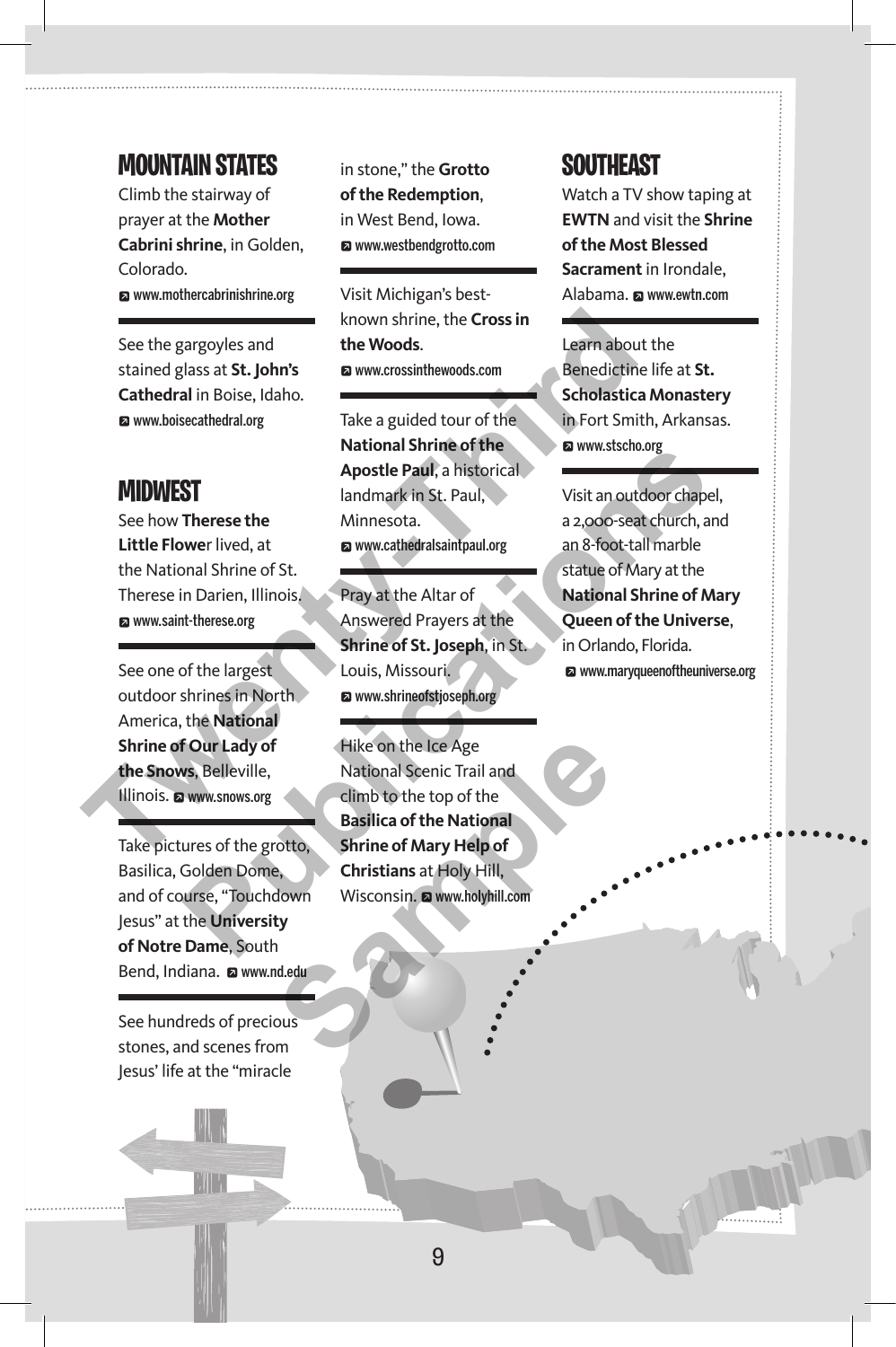Visit real monasteries: the **Abbey of Gethsemane** in Trappist, Kentucky **a** www.monks.org; or the **Monastery of the Holy Spirit** in Conyers, Georgia. @ www.trappist.net. Visit real monasteries: the<br>
NORTHEAST<br>
Abbey of Gethsemarie<br>
Trappist, Kentucky<br> **The Knights of**<br>
Trappist, Kentucky<br> **The Knights of Multiplemarie (Solumbus Museum in**<br>
Numer Haven, Connecticut. The Missionaries<br>
New Ha

In New Orleans, see **St. Louis Cathedral**, the oldest continuously operating cathedral in the United States.

W www.stlouiscathedral.org



#### **Northeast**

Visit the **Knights of Columbus Museum** in New Haven, Connecticut. W www.kofcmuseum.org Example 15<br>
In the MORTHEAST<br>
Usit the Knights of<br>
Columbus Museum in<br>
New Haven, Connecticut.<br>
Example 15<br>
Samples 19<br>
Samples 19<br>
Samples 19<br>
Samples 19<br>
U.S. in Washington, D.C.<br>
Examples 19<br>
U.S. in Washington, D.C.<br>
E

Visit the **largest Roman Catholic church** in the U.S. in Washington, D.C. W www.nationalshrine.com

Pray at the **National Shrine of the Divine Mercy**, Stockbridge, Massachusetts. W www.thedivinemercy.org

Visit the **Mohawk villag**e site where Jesuit missionaries were martyred, and where **Kateri Tekakwitha** was born, in Auriesville, New York. W www.martyrshrine.org **Publications Controlled Activity**<br> **Publications and Controlled Activity**<br> **Publications and Controlled Activity**<br> **Publications Activity**<br> **Publications Activity**<br> **Publications and Activity**<br> **Publications and Activity** 

> Every tree is an Our Father on this rosary nature trail at the **Shrine of Our Lady of the Island,** Long Island, New York. **2** www.ourladyoftheisland.org.

10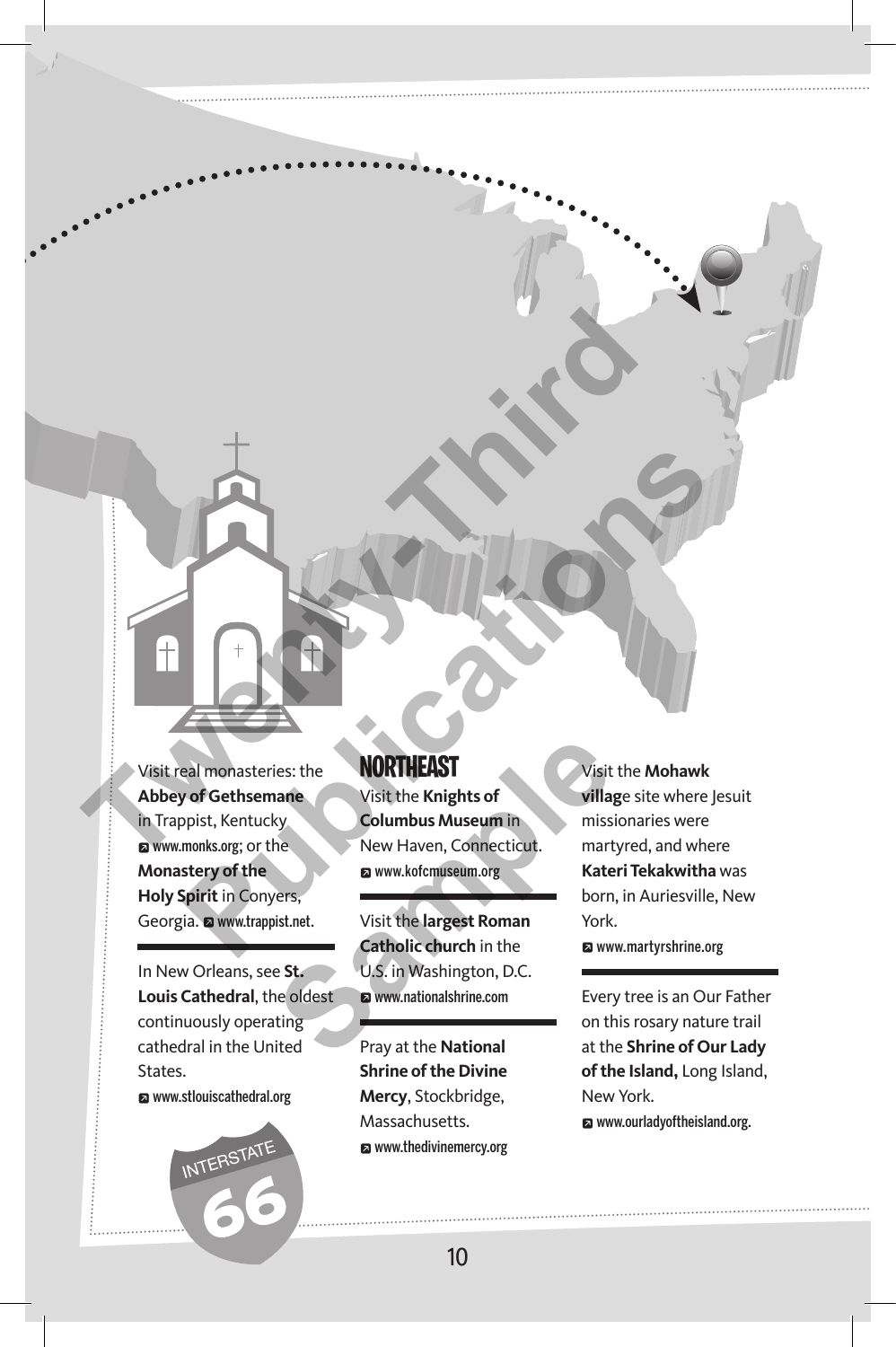By some counts, there are as many as **95 Catholic churches in Manhattan**, New York City. Try visiting at least one.

See the largest collection of saints' relics in the world at **St. Anthony's Chapel** in Pittsburgh, Pennsylvania. W www.saintanthonyschapel.org

Attend an open-air Mass at the place where the first Mass was celebrated in Vermont in the 1600s. W www.saintannesshrine.org

#### **Canada**

Pray to St. Joseph in the largest church in the world dedicated to him, **St. Joseph's Oratory**  in Montreal, Quebec. W www.saint-joseph.org See the largest collection<br>
of saints' relics in the world<br>
at St. Anthony's Chapel in<br>
Pittsburgh, Pennsylvania.<br> **The Largest Collection**<br>
Attend an open-air Mass<br>
at the place where the first<br>
Mass was celebrated in<br>
Ve

Climb the lookout tower and learn about the Jesuit martyrs at the **Martyrs' Shrine** in Midland, Ontario. W www.martyrs-shrine.com **Maritimes** 

See colorful stained-glass windows made from NASA glass at the **Cathedral of Holy Family**, Saskatoon, Saskatchewan. W www.holyfamilycathedral.ca

### Try this!

Say a prayer today for all people who are traveling for work or vacation. Manumony scrapel.org<br>
nopen-air Mass<br>
scee where the first<br>
scee where the first<br>
sceedbrated in<br>
in the 1600s.<br>
are traveling for<br>
are traveling for<br>
work or vacation.<br>
Manumeshime.org<br>
Mork or vacation.<br>
A<br>
Hipsephorg<br>
e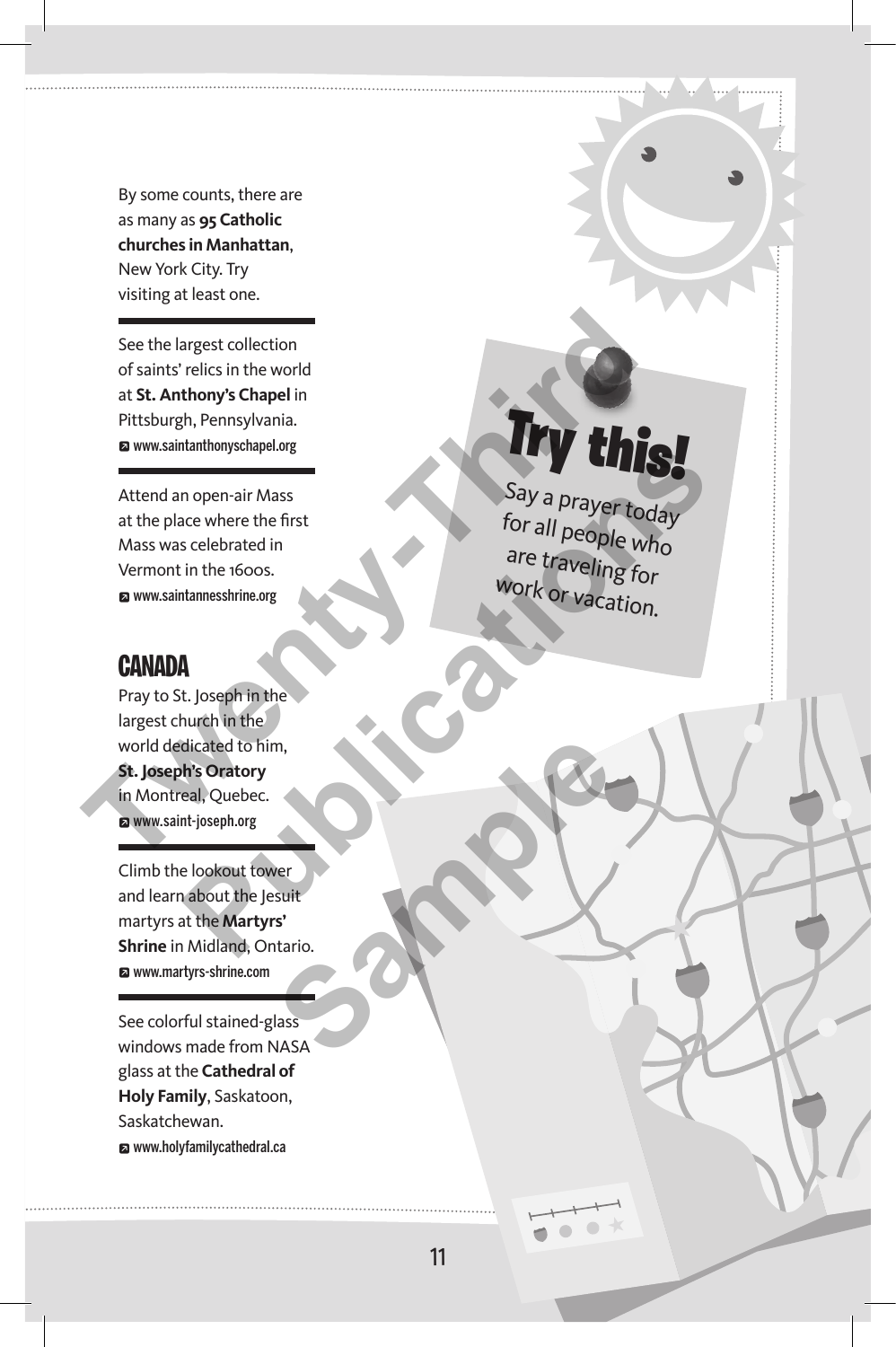# Seeing God's World:<br>
Seeing God's World:

You will show me the path to life. PSALM 16:11

When Jesus was a boy, his family traveled to Jerusalem for holy days every year. How do you think Jesus got ready for the trip? He probably started by praying to his Father in heaven. You will show me the path to life.<br>
When Jesus was<br>
a boy, his family<br>
traveled to<br>
Jerusalem for holy<br>
days every year.<br>
How do you think<br>
Jesus got ready<br>
for the trip? He<br>
probably started<br>
by praying to his<br>
Father in My trip prayer:<br>
eled to<br>
salem for holy<br>
every year.<br> *Publy started*<br> *Publy started*<br> **Publy started**<br> **Publy started**<br> **Publy started**<br> **Publy started**<br> **Publy started**<br> **Publy started**<br> **Publy started**<br> **Publy started** 

You can do the same before you go on a trip. Ask for Jesus' help so you don't forget anything. Ask him to keep your family safe. Ask him for whatever you need. ed<br>
is<br>
en.<br>
ou<br>
ou<br>
sk<br>
so<br>
et<br> **Sample Contained the Container of the Container of the Pinging of Sample Container of the Container** 

My trip prayer:

Here's what I hope to see on my trip:

Here's what I'm bringing on my trip: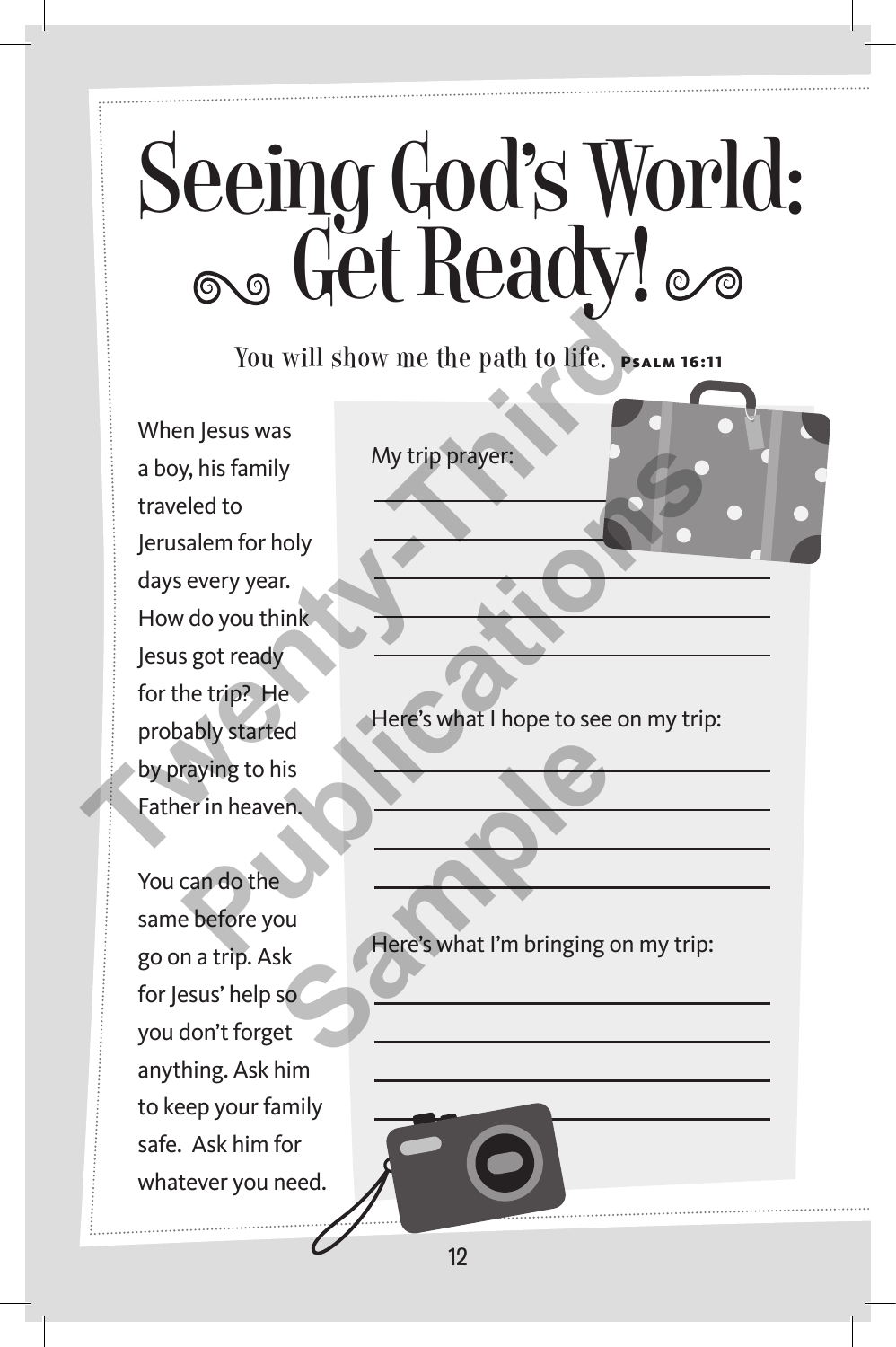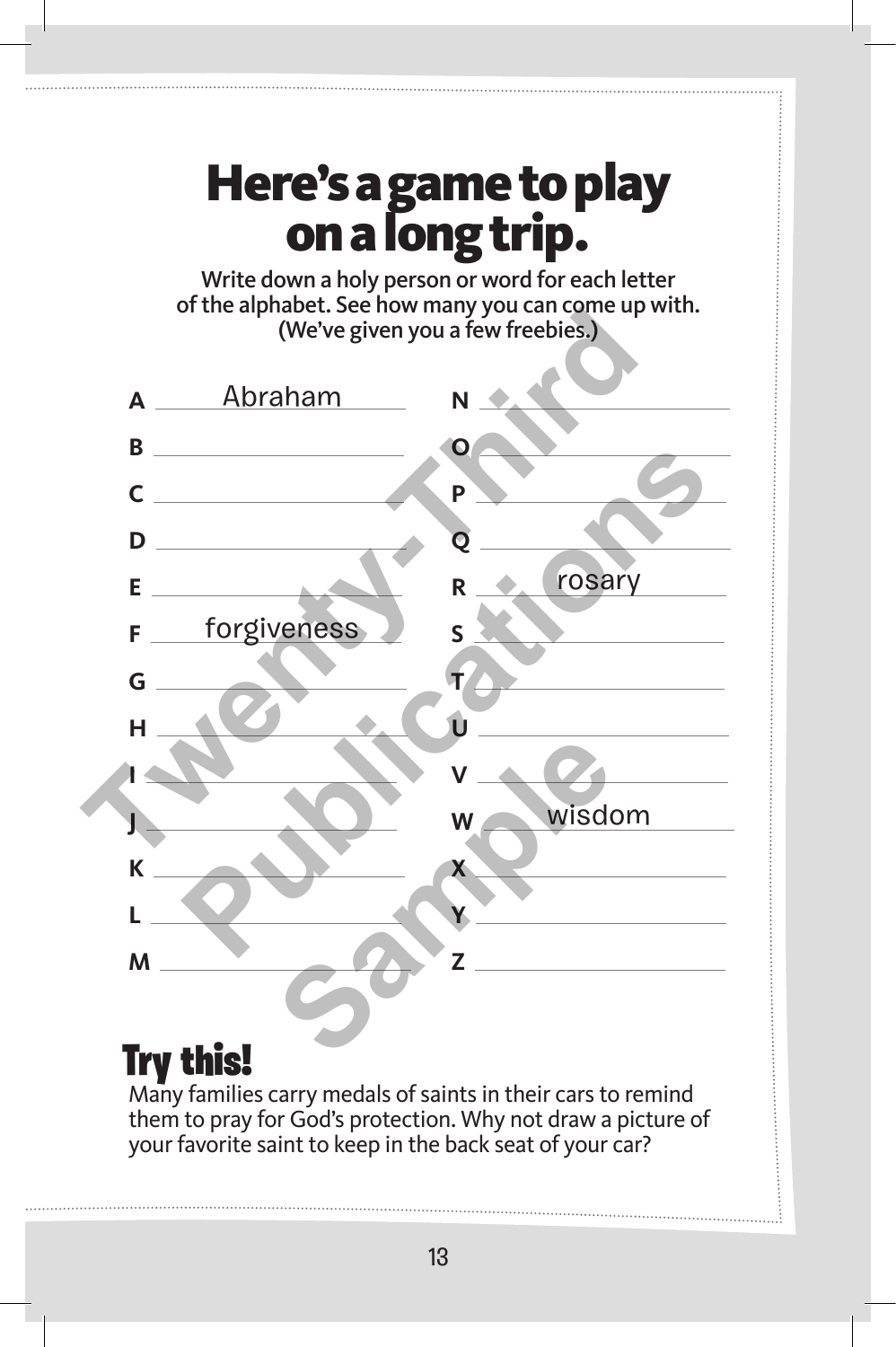## Loving God's<br>©©Church

I rejoiced when they said to me, "Let us go to the house of the Lord." PSALM 122:1

Even if you don't go on a trip, you can find lots of things to do near your home this summer. You can:

- **※ Have a picnic in a park ※ See a movie (some theaters**
- offer free kids' movies on certain days in summer)
- **※ Go to a friend's house** 
	- (or invite a friend over)
- **※ Ride your bike**
- **※ Take a family walk**
- **※ Go to the library**
- **※ Have your own car** (or bike) wash
- **※ Visit someone in the** hospital
- **※ Make a fort out of a** cardboard box

**※ Volunteer at a soup kitchen** or food pantry

#### Don't forget to go to church.

It doesn't cost anything! And it isn't just for Sunday. You can go to church any time during the week. Here are some things to do at church this summer: **※ Bless yourself with holy water ※ Talk to Jesus ※ Light a candle** and say a prayer **※ Go to confession ※ Help the poor ※ Go to vacation Bible school** And best of all, you can go to Mass and receive Jesus in Holy Communion! I rejoiced when they said to me, "Let us to the house of the Lord," PSALM 122:1<br>
for the house of the Lord, "PSALM 122:1<br>
Even if you don't go on a trip,<br>
you can find lots of things to do<br>
near your home this summer.<br>
You **Publicary** if you don't go on a trip,<br>
can find lots of things to do<br>
your home this summer.<br>
Can:<br> **Publications in the summer.**<br> **Publications in the summer.**<br> **Publications in the summer of the summer of the summer of** Examples the samples of the same of the same of the same of the same of the same of the same of the same of the same of the same of the same of the same of the same of the same of the same of the same of the same of the sa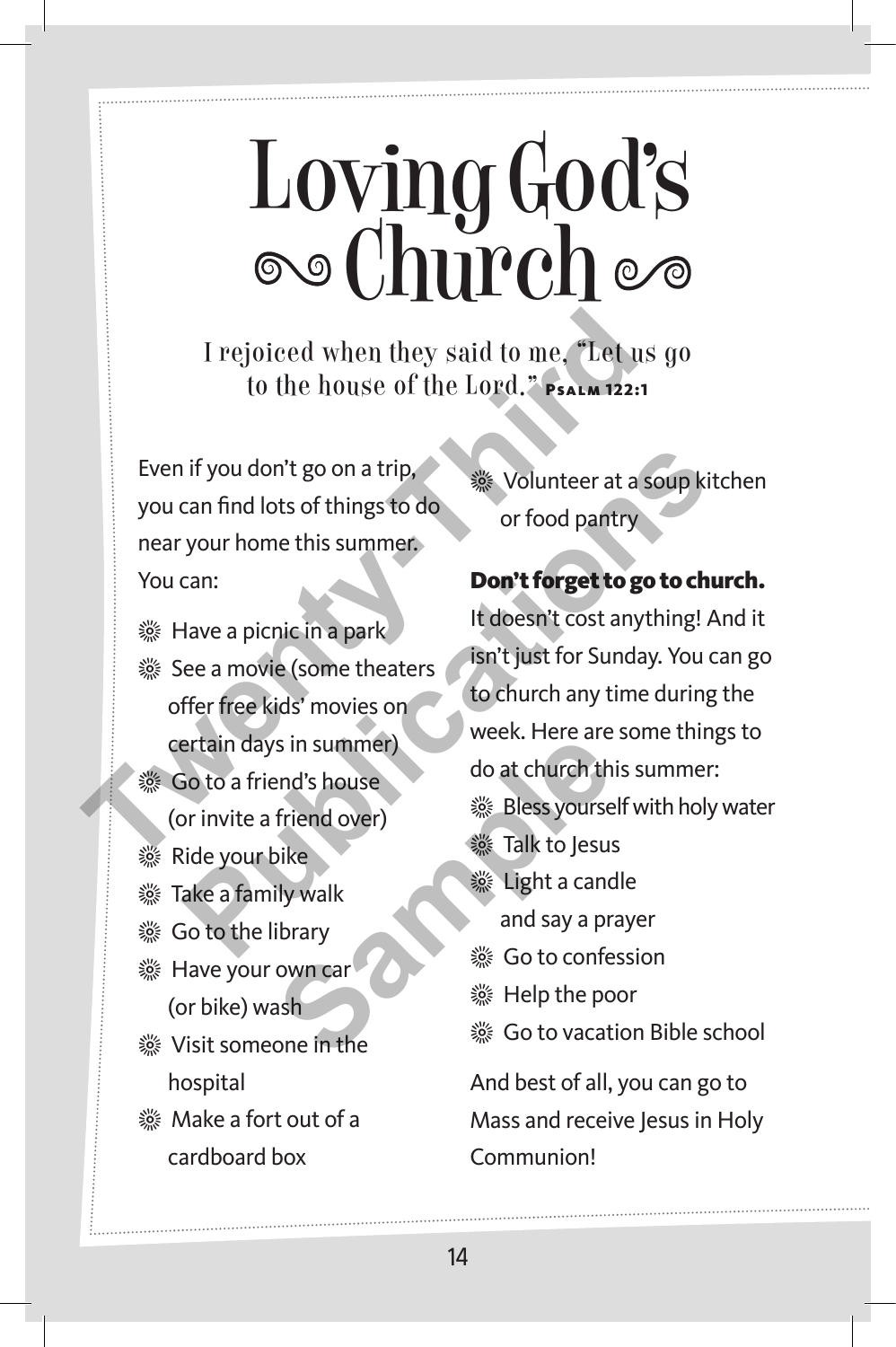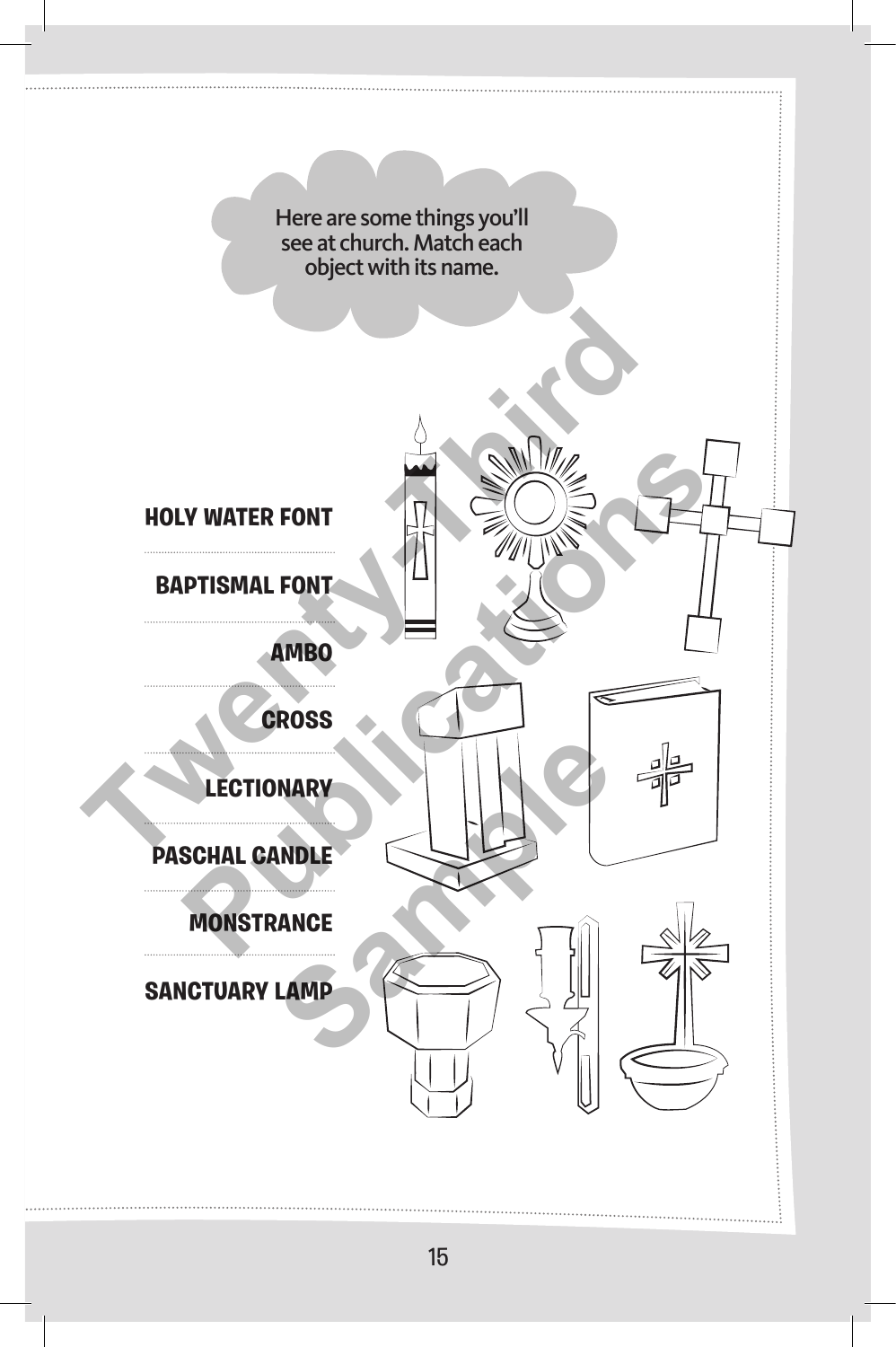## SAINT DAYS IN JULY

Here are some holy days and holy people  $\infty$  we celebrate this month.  $\infty$ 

#### July 3

**Thomas** is sometimes called Doubting Thomas because he didn't believe Jesus had risen. But when Thomas saw Jesus and his wounds, he showed his faith by saying to Jesus, "My Lord and My God!" From as is sometimes called<br>
Doubting Thomas because he<br>
didn't believe Jesus had risen.<br>
But when Thomas saw Jesus<br>
Anary Magdalene w<br>
But when Thomas saw Jesus<br>
and his wounds, he showed his<br>
faith by saying to Jesus, "M

#### July 11

**Benedict** came up with rules for monks to live by. He is the patron of students.

#### July 14

**Kateri Tekakwitha**, the Lily of the Mohawks, was shunned by her people for being baptized a Christian. **Same and Joach Mary's parents.**<br> **Same and Joach Mary's parents.**<br>
Wary's parents.<br>
Wary's parents.<br>
Mary's parents.<br>
Mary's parents.<br>
Mary's parents.<br>
Mary's parents.<br>
Mary's parents.<br>
They were very being baptized a<br> **S** 

#### July 16

**Our Lady of Mt. Carmel is a title** we give to Mary for her love of the Carmelite order of sisters and brothers. Today we remember that Mary promised special graces to those who wear a garment called a brown scapular.

#### July 22

**Mary Magdalene** was a follower of Jesus who bravely stood by him when he died on the cross.

#### July 25

**James** was one of Jesus' first apostles.

July 26 **Anne** and **Joachim** were Mary's parents. We don't know much about them except that they were very good parents. Fourieve jesus had itself.<br>
When Thomas saw Jesus<br>
his wounds, he showed his<br>
by saying to Jesus, "My<br>
and My God!"<br> **Puty 25**<br>
and My God!"<br> **Puty 25**<br> **PUTY 25**<br> **PUTY 26**<br>
Anne and Joachim were<br>
nonks to live by. He is

#### **JULY 29 Martha** was a friend of Jesus who sometimes got frustrated with her sister Mary.

**JULY 31 Ignatius of Loyola** founded the Society of Jesus. He is the patron of soldiers.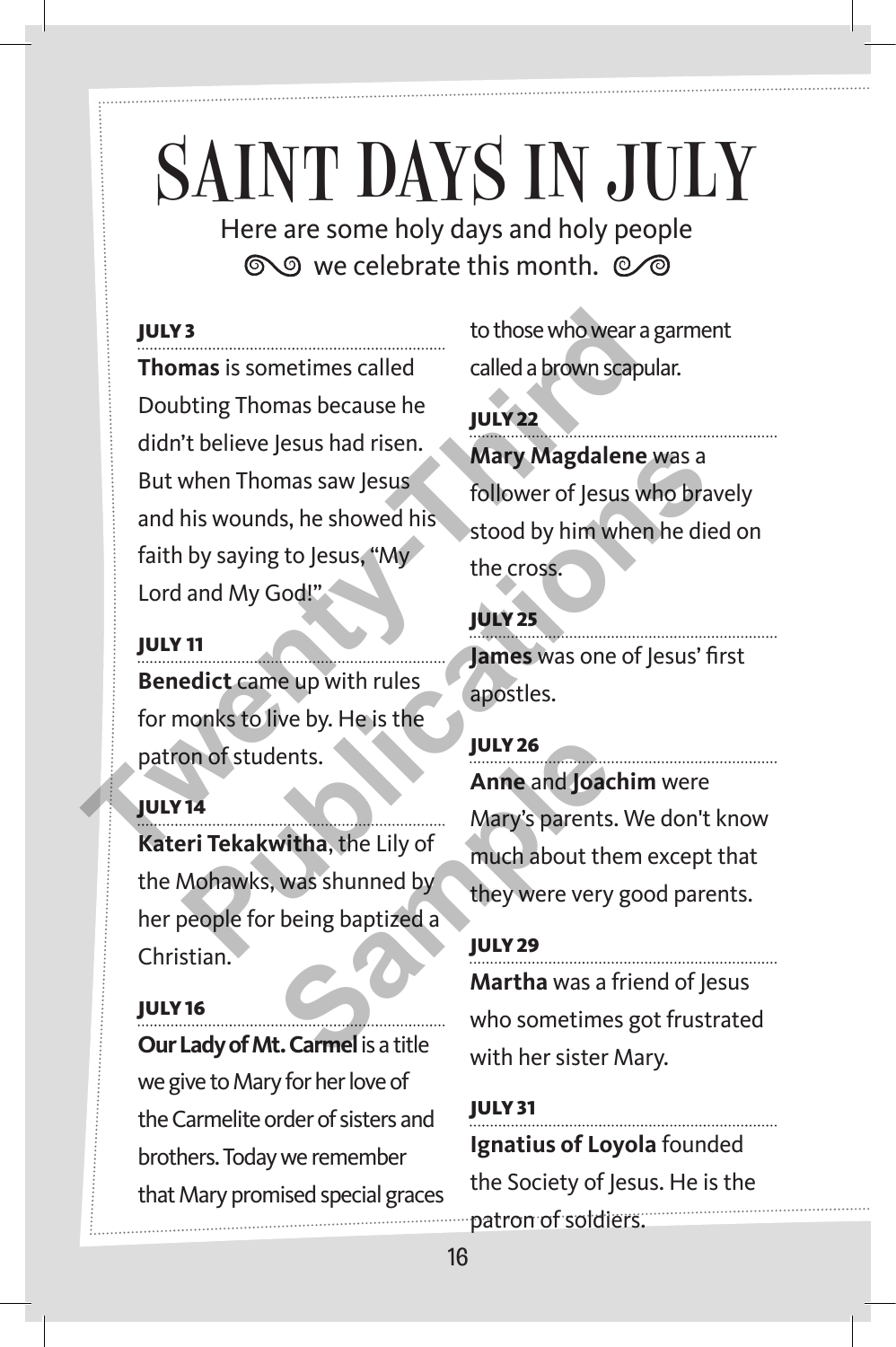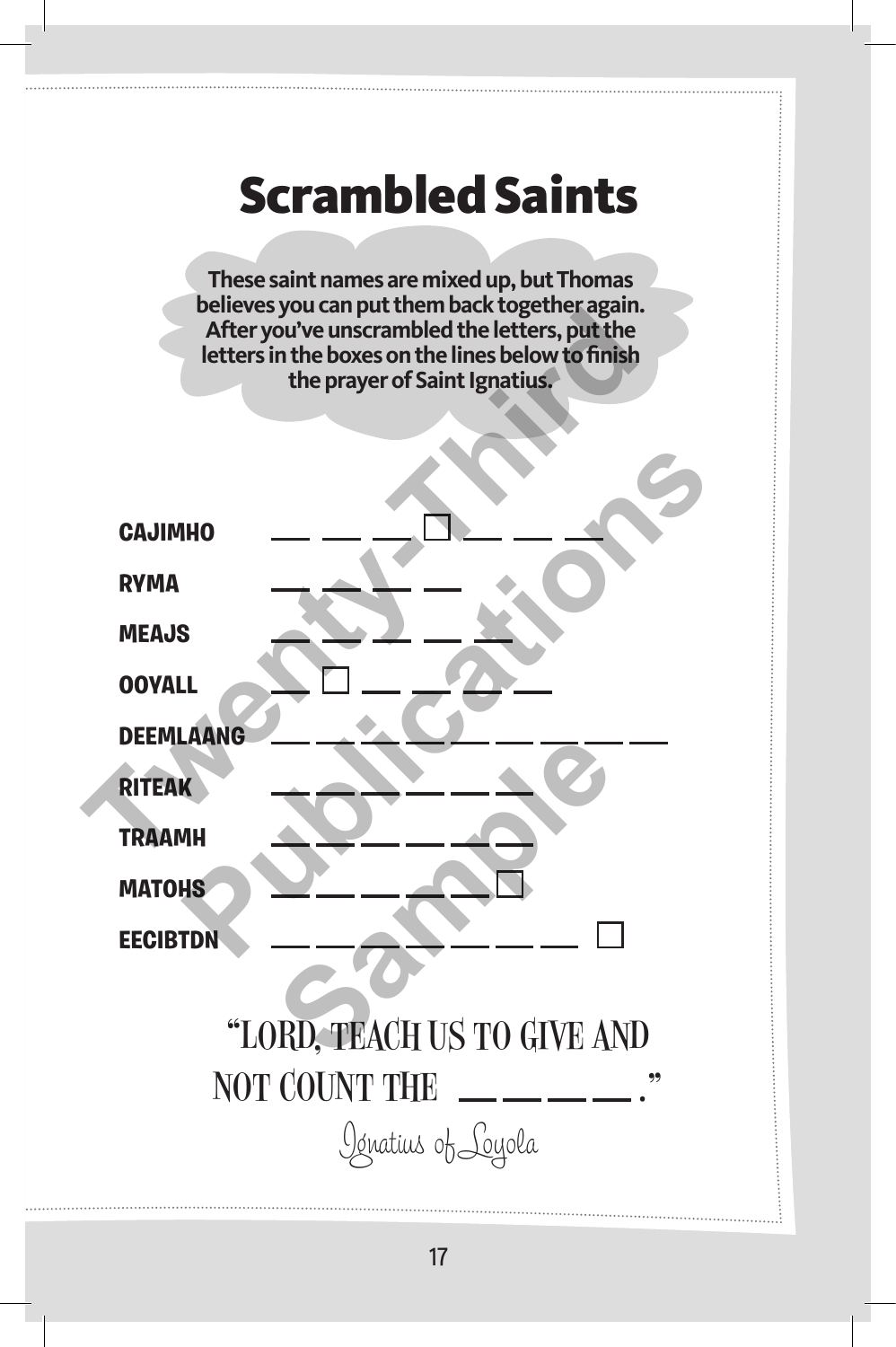# Loving God's Creation: Summer Sports<br>
They that hope in the Lord will renew their strength<br>
they will soar on eagles' wings; they will run and<br>
not grow weary, walk and not grow faint.<br>
What are your favorite summer sports?<br>
Hopscotch? Pope Fran

They that hope in the Lord will renew their strength, they will soar on eagles' wings; they will run and not grow weary, walk and not grow faint. Isaiah 40:31

What are your favorite summer sports? Baseball? The World Cup? Hopscotch? Pope Francis tells kids to be "athletes for Christ." What do you think he means? **Publication** Contains the United States of the United States wings: they will run and ot grow weary, walk and not grow faint. Learn 40:<br>
A tare your favorite summer sports? Baseball? The World Cuscotch? Pope Francis tells



Can you remember who taught you to play your favorite sport? Why not pass on your knowledge and skills to others? This summer, take some time to teach a younger kid how to play a sport. Spend time practicing with them. You'll both learn something! **Sample Transform**<br>
Can you to play<br>
Vhy not pass<br>
and skills to c<br>
take some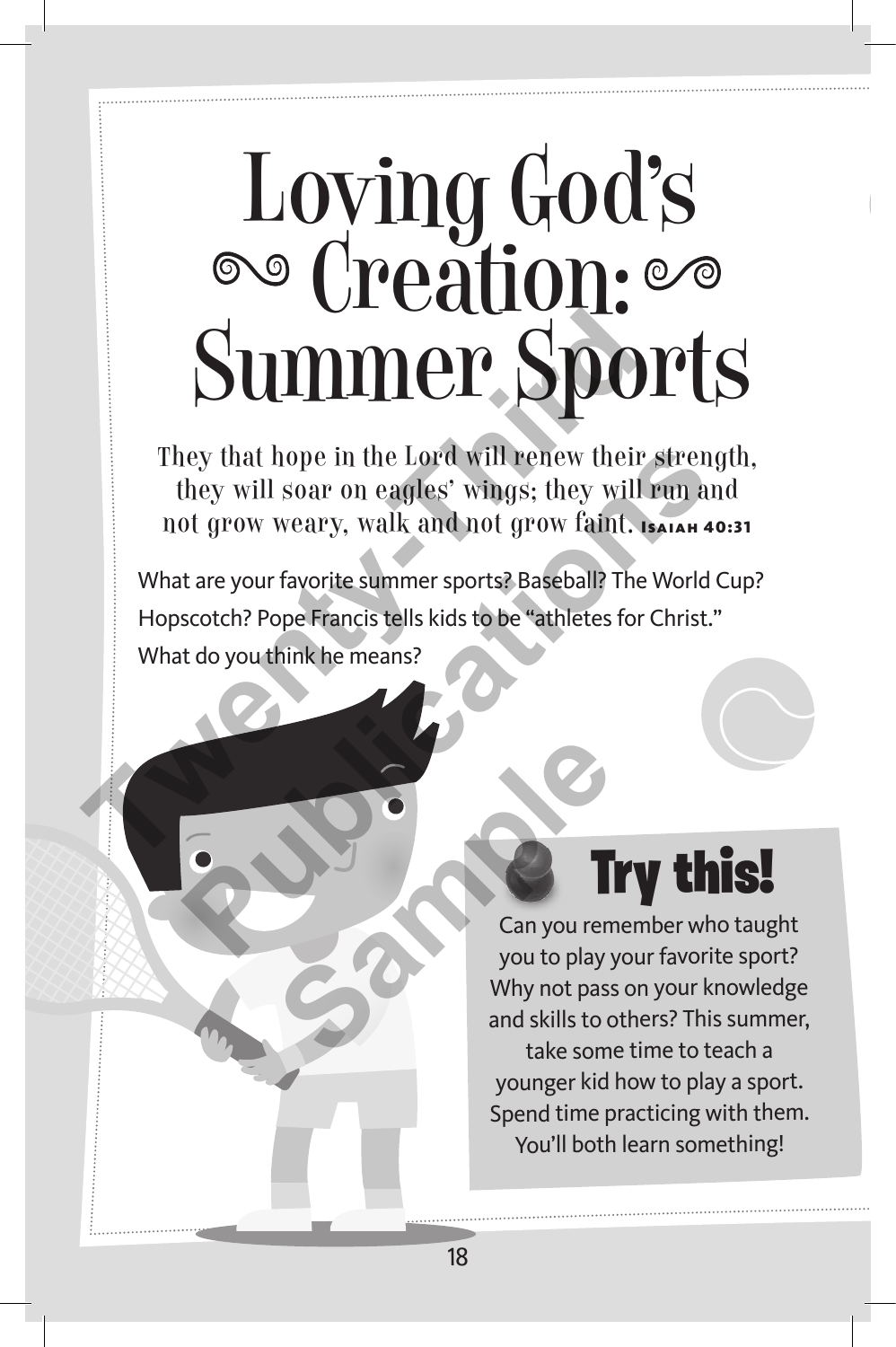Play the Athletes for **Christ game.** Toss a penny to move around the running track. Move one space for heads, two spaces for tails. Play with a friend or play by yourself.

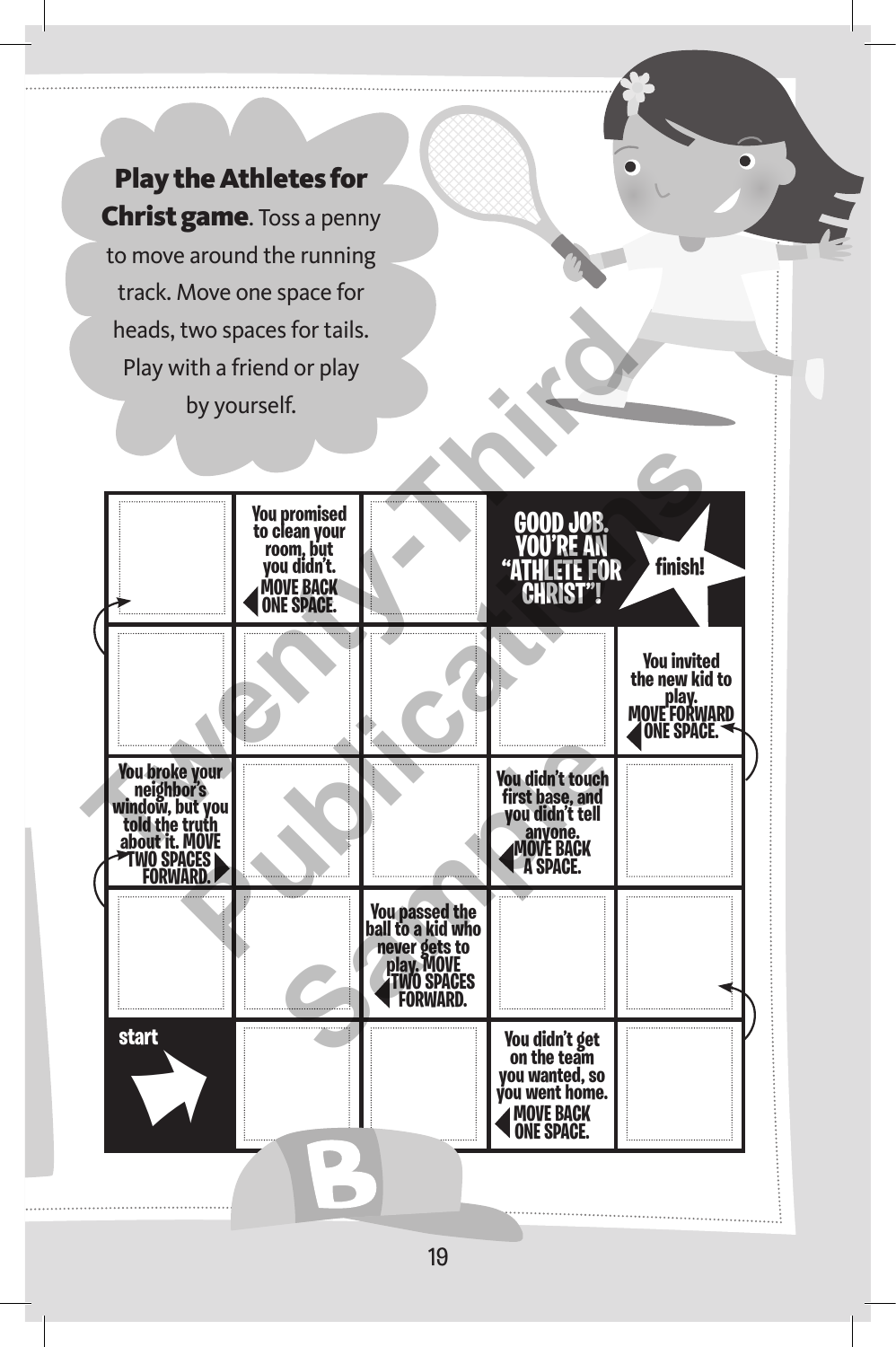### Loving God's Creation: ater

He changed the desert into pools of water, dry land into springs of water. Psalm 107:35

Jesus was tired. He'd been walking in a place called Samaria. Jesus sat down at the well in the center of a town. A woman came to draw water and Jesus asked her for a drink. The woman was shocked. Jesus' people wouldn't even touch things that Samaritans used. "How can you ask me for a drink?" she asked. Jesus answered, "If you knew the gift of God and who is saying to you, 'Give me a drink,' you would have asked him and he **The changed the desert into pools of water**<br>the changed the desert into pools of water<br>dry land into springs of water.<br>Present into pools of water<br>less was tired. He'd been<br>would have given your and less was tired.<br>He wel the state of a town.<br>
e to draw water who drinks this<br>
d her for a drink. thirsty again; but as shocked.<br>
wouldn't even never thirst; the wate<br>
wouldn't even never thirst; the wate<br>
m you ask me spring of water<br>
ne asked,

would have given you living water." The woman asked where a person could get this living water. Jesus said, "Everyone who drinks this water will be thirsty again; but whoever drinks the water I shall give will never thirst; the water I shall give will become in them a spring of water welling up to eternal life." Everyone on earth needs water. But Jesus gives us living water. What do you think that means? (Here's a hint: Think about your baptism.) He changed the desert into pools of water,<br>
dry land into springs of water. **PSALM 107:35**<br>
s was tired. He'd been<br>
would have given you living<br>
ing in a place called<br>
water." The woman asked where."<br>
The woman asked water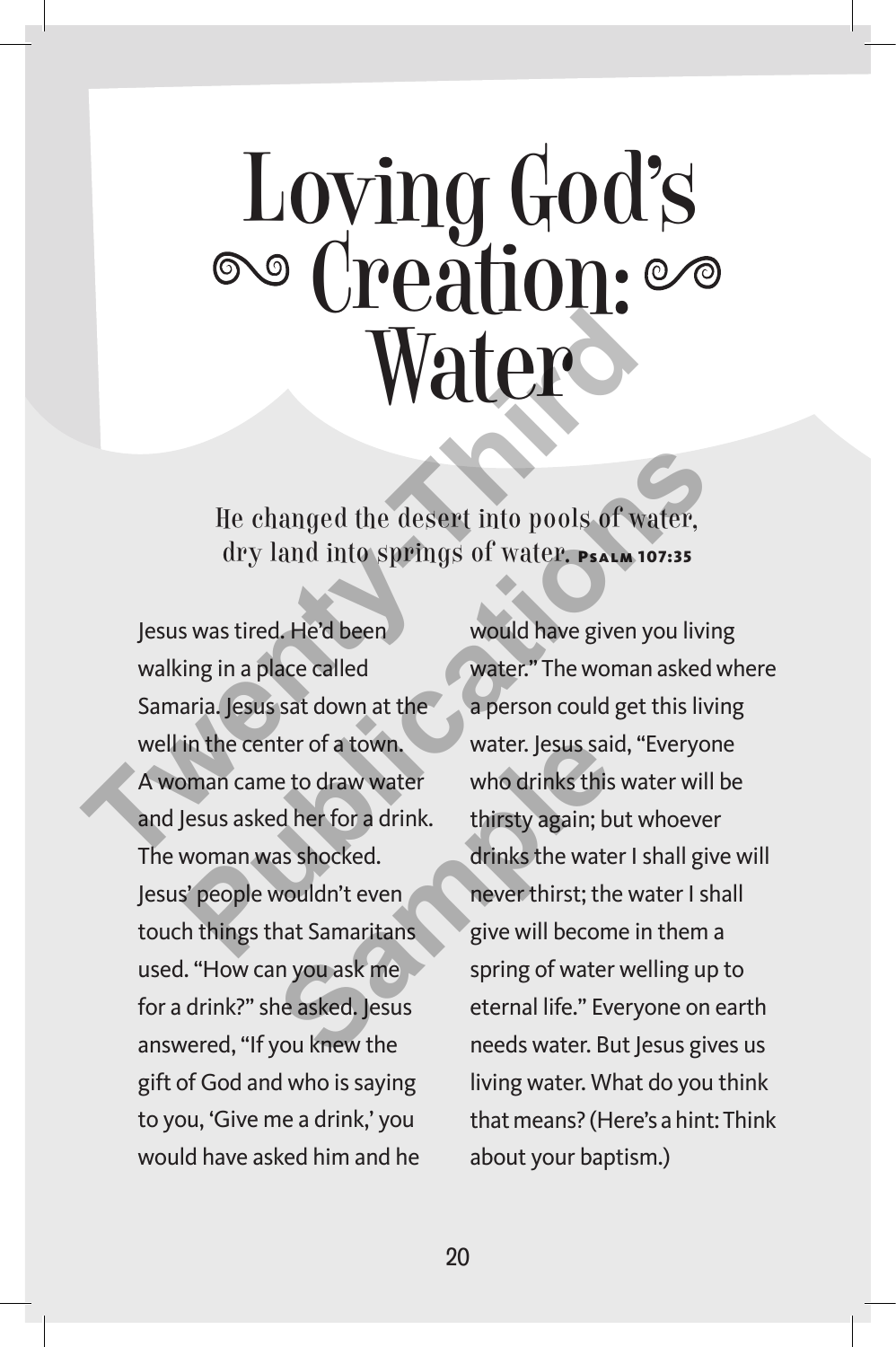#### Water Works

"After Jesus was baptized, he came up from the water and the heavens were opened [for him], and he saw the Spirit of God descending like a dove [and] coming upon him. Then a voice came from the heavens, saying…"

Uh oh. The scripture passage sank in the water. Dive in and use the code to figure out what the voice from heaven says.



Do you know who said these words? Write your answer below: \_\_\_\_\_\_\_\_\_\_\_\_\_\_\_\_\_\_\_\_\_\_\_\_\_\_\_\_\_\_\_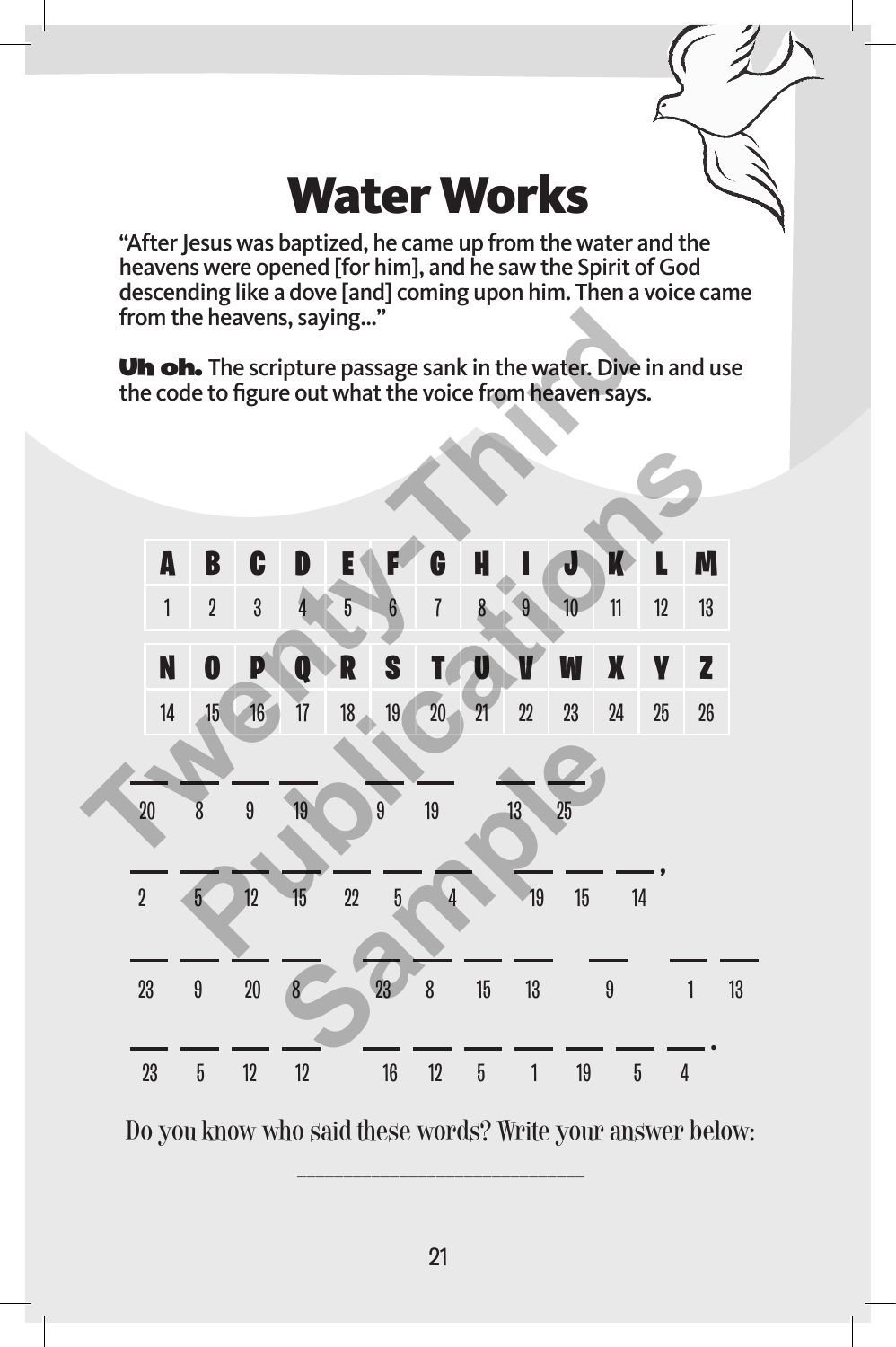## Loving God's Creation:

I shall not die but live. Psalm 118:17

Summer, we have<br>
I shall not die but live.<br>
During summer, we have<br>
During summer, we have<br>
During summer, we have<br>
During summer, we have<br>
the busing and truly.<br>
This is the pool of the source in the summer of God's happy During summer, we have barbecues, feasts, and parties with family and friends. Our good times can remind us that we are part of God's happy family and that someday we will celebrate a huge feast in heaven! Did you know that when you go to Mass, you're taking part in a family meal? Sure you are! At every Mass, we repeat Jesus' Last Supper with his friends. During the consecration, through the power of the Holy Spirit, the priest changes bread and wine I shall not die but live.<br> **PEALM 118:17**<br> **PEALM 118:17**<br>
Into Jesus' body and blood-<br>
eccues, feasts, and parties include the properties of God's happy<br>
the mate error of God's happy<br>
the courage to avoid sin. Be<br>
yand t Example the solution of any total, they contain the solution of any total, they contain the solution of the solution of the solution of the solution of the solution of the solution of the solution of the solution of the so

into Jesus' body and blood really and truly. When we receive the Eucharist, we are made strong. We gain the courage to avoid sin. Best of all, Holy Communion helps us love God and our neighbor even more.

22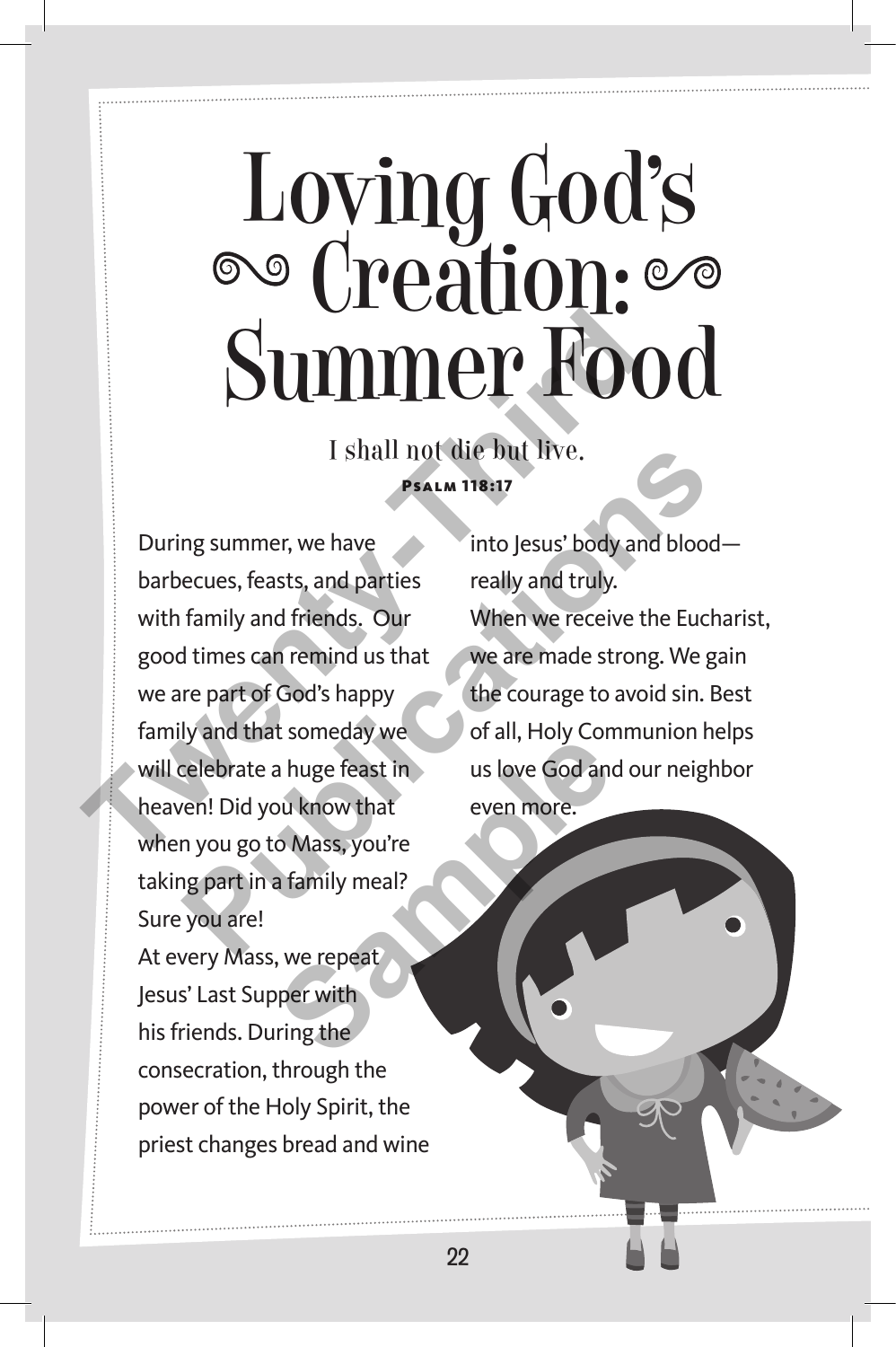

23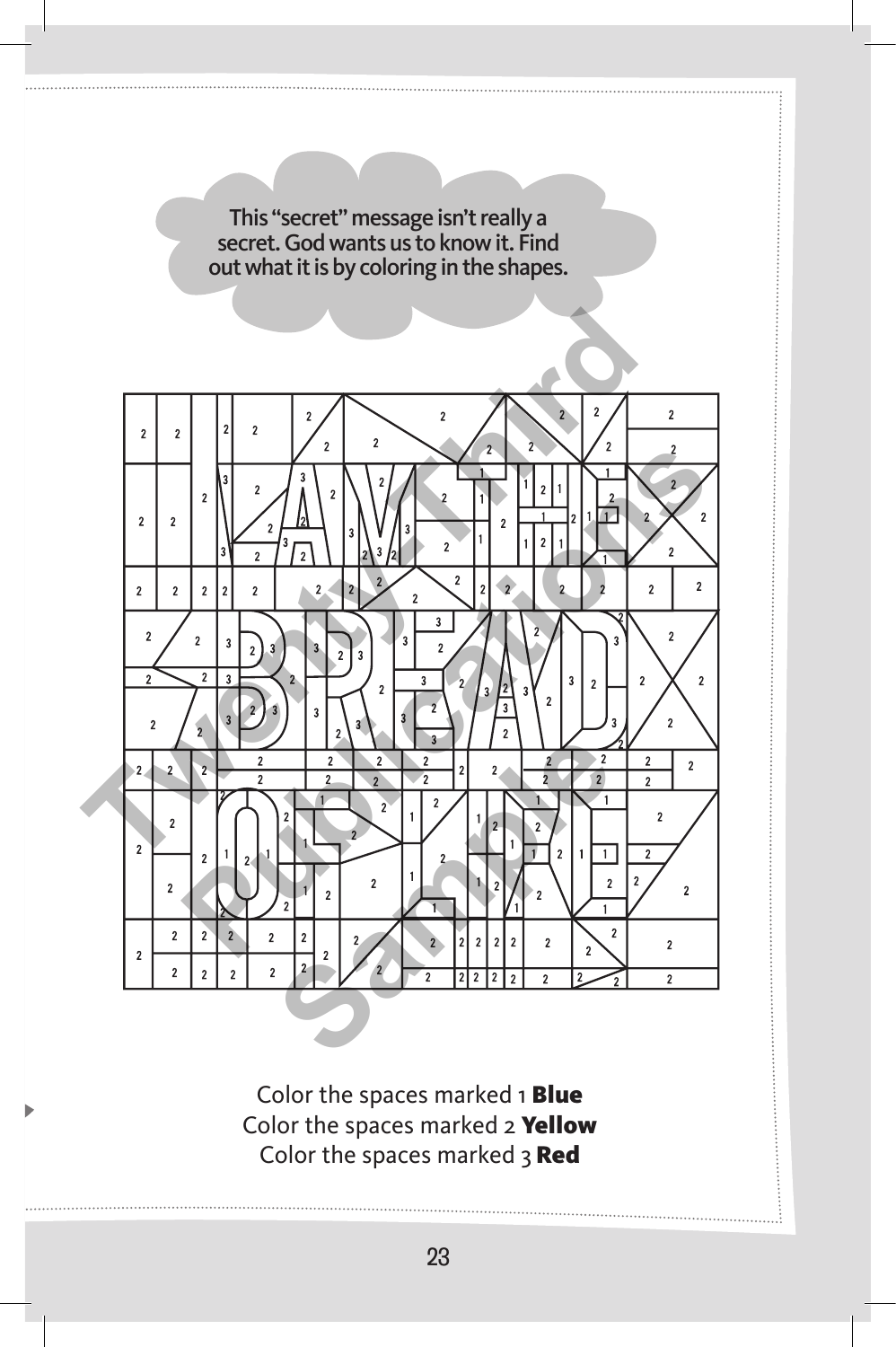## SAINT DAYS IN AUGUST

Here are some holy days and holy people to we celebrate this month.  $\oslash\oslash$ 

#### August 1

**Alphonsus Ligouri** said, "Speak to God often of your

plans, your troubles, your fears."

#### August 4

**John Mary Vianney** spent 16 hours a day in the confessional listening to people. **Example 18**<br> **The August 18**<br> **The August 19**<br> **The August 19**<br> **The Assumption Contains 2**<br> **The Assumption Contains 2**<br> **The Assumption Contains 2**<br> **The Assumption Contains 2**<br> **The Assumption Contains 2**<br> **The Assumpt** 

August 8 **Dominic** is the patron saint

of astronomers.

August 10 **Deacon Lawrence** said poor people are the church's crown.

August 11 **Clare** is the patron of television because when she was too sick to attend Mass, she could see and hear it on the wall of her room! Examples a more in the said poor and the said poor and the said poor and the said poor and the said poor and the said poor and the same of a said poor and the same of a same of a same of a same of a same of a same of a sam

#### August 14

**Maximilian Mary Kolbe** was a Franciscan friar who died when he took another man's place in a prison camp.

August 15 The **Assumption** celebrates how Mary was taken up into heaven. S., Your troubles, your<br>
S."<br> **Pusta**<br> **Pusta**<br> **Pusta**<br> **Pusta**<br> **Pusta**<br> **Pusta**<br> **Pustaine Spect 16**<br> **Pustaine Spect 16**<br> **Pustaine Spect 16**<br> **Pustaine Spect 16**<br> **Pustaine Spect 16**<br> **Pustaine Spect 16**<br> **Pustaine Sp** 

August 24 **Bartholomew** was one of Jesus' apostles.

August 27 **Monica** prayed for her son Augustine's conversion.

August 28 **Augustine** once said, "Lord make me holy, but not yet." He is one of the church's great thinkers.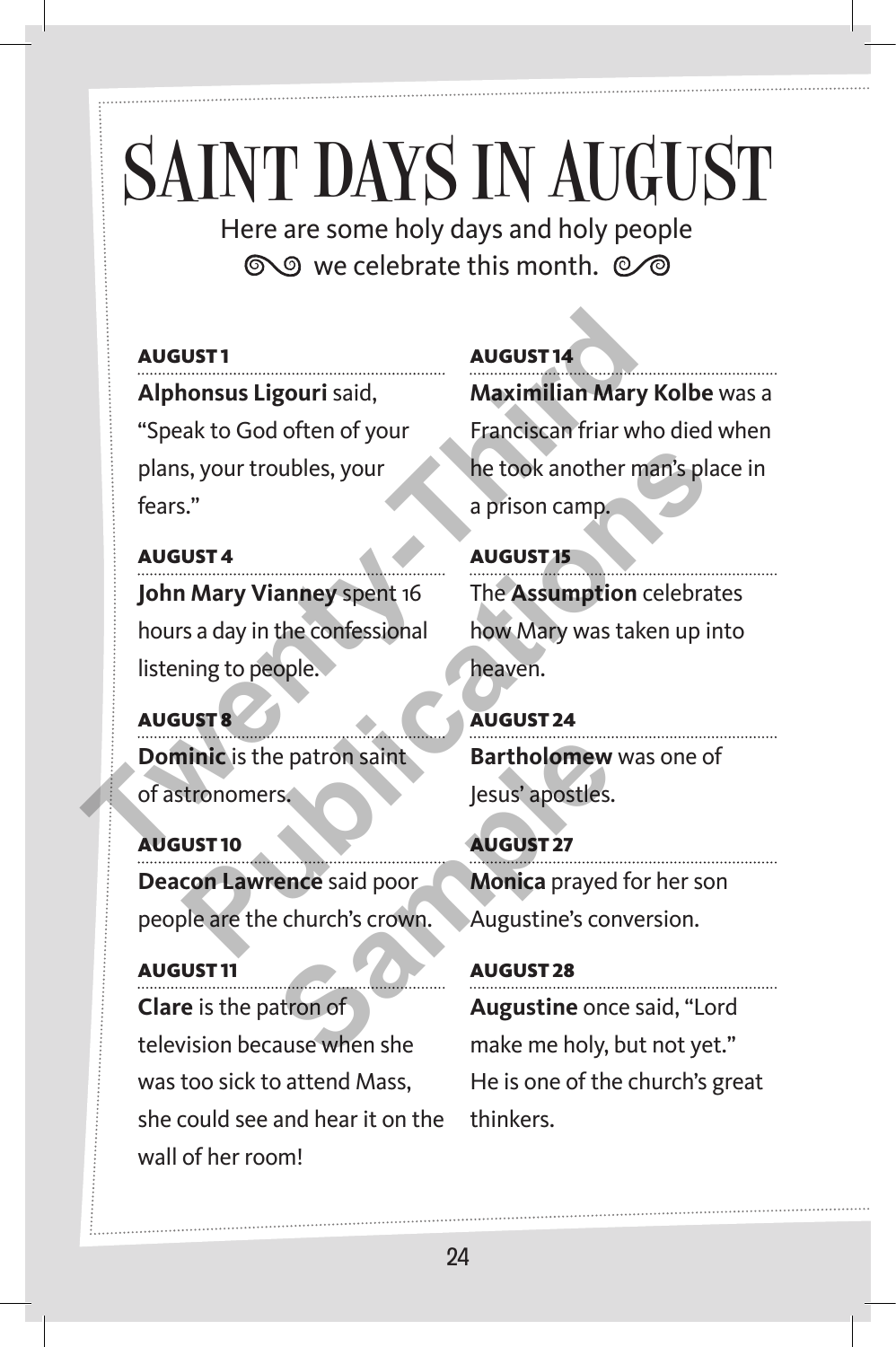

#### **Across**

- She prayed for her son.
- Alphonsus \_\_\_\_ tells us to speak to God often.
- He said poor people were the crown of the church.
- You might pray to her before watching TV.
- This means Mary went to heaven body and soul.
- He watches over astronomers.

#### **Down**

- Vianney listened here for hours.
- He was one of Jesus' apostles.
- Great thinker of the church.
- Maximilian Kolbe was

 $a \underline{\hspace{1cm}}$  friar.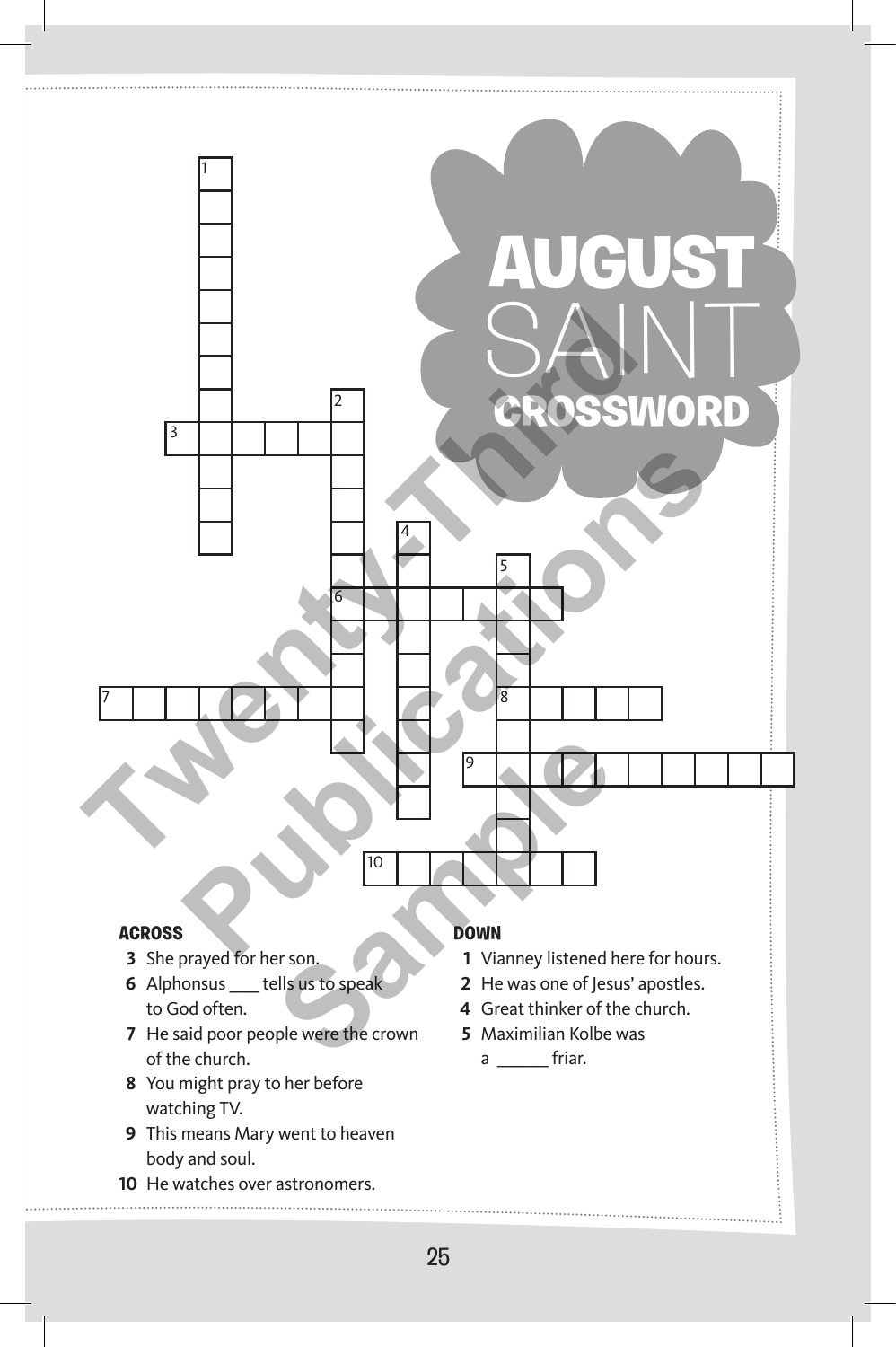## We Love Jesus' Mom!

O Lord, our Lord, how awesome is your name through all the earth! PSALM 8:10

Jesus loved his mom, and so do we. It makes Mary happy when we follow her Son, Jesus. We do that by praying the rosary. Do you know how? This special devotion isn't just about saying prayers over and over. The rosary helps us think—really think—about Jesus, and how we can follow him in our lives. **The Contract of the UP of the UP of the UP of the UP of the Control of the Control of the Control of the Control of the Control of the UP of the UP of the UP of the UP of the UP of the UP of the UP of the UP of the UP of** S loved his mom, and so do<br>
I these mysteries are sometit<br>
t makes Mary happy when<br>
blow her Son, Jesus. We<br>
for adults! So we say prayers<br>
nat by praying the rosary.<br>
see how God wants them to<br>
you know how? This special<br>

As we say the rosary prayers, we think about what's called a mystery—an event in Jesus' life that shows us that Jesus is both God and a human person.

These mysteries are sometimes hard to fully understand, even for adults! So we say prayers to see how God wants them to fit into our lives.

Try it. We'll just work on one rosary decade—that's ten beads. As you color the rosary beads on the opposite page, think about the Glorious Mysteries and pray. That's a lot to do all at once—color, think, and pray! Are you ready? Let's go! Figure 1.5 The Try it. We'll just<br>
s think—really<br>
s think—really<br>
s think—really<br>
s think —really<br>
s to beads. As you commin in our lives.<br>
beads on the operation of think about the<br>
rosary prayers,<br>
think about the<br>
thin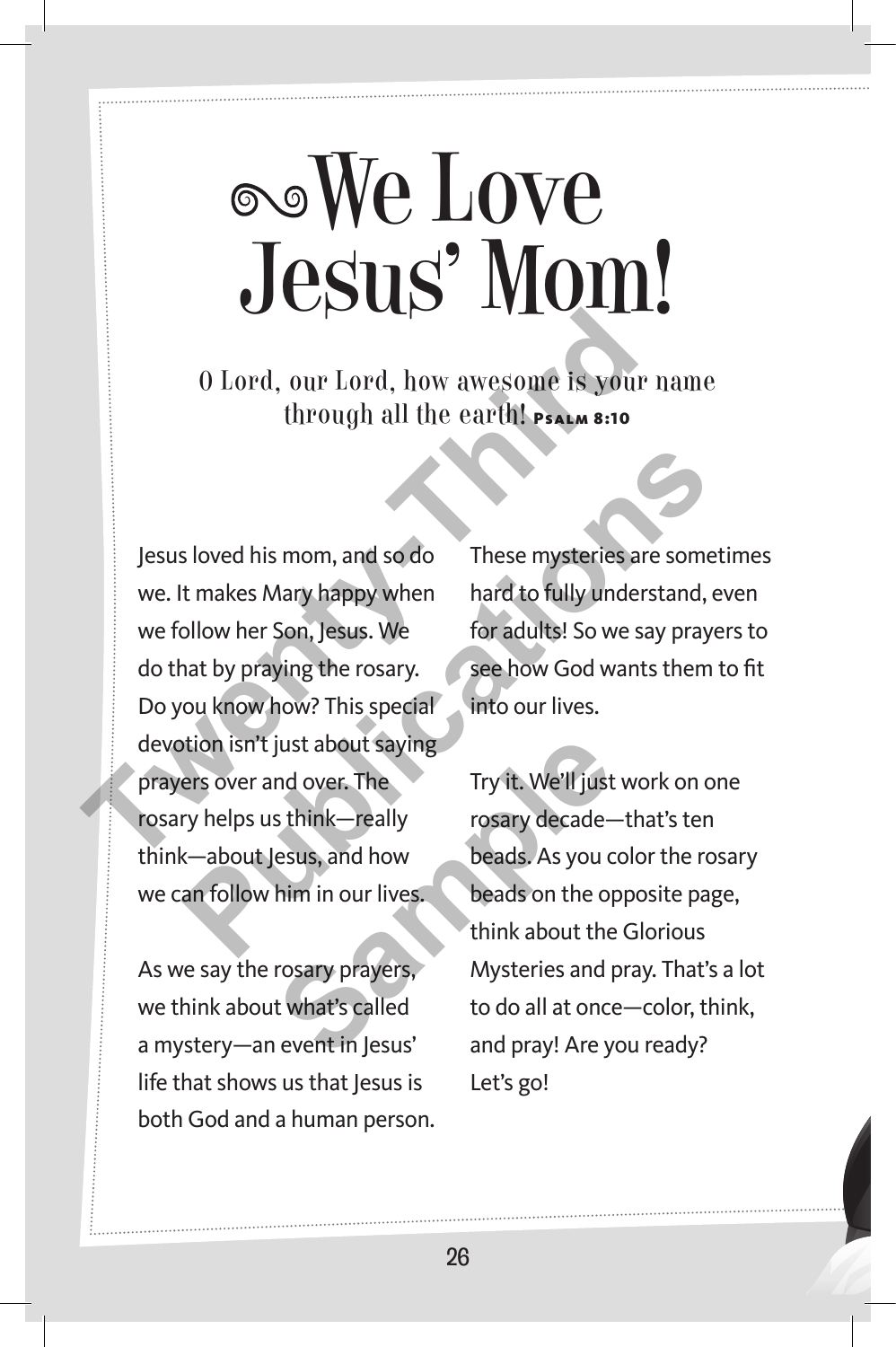- On the cross, make the Sign of the Cross.
- **On the next large bead,** say the Our Father.
- **On the small beads.** say a Hail Mary.
- On the last large bead, say a Glory Be.

*(You can find all of these prayers on the last page of this book!)*

## **The Glorious Mysteries of the Rosary** ● On the cross, make the<br>
Sign of the Cross.<br>
● Sign of the Cross.<br>
● On the next large bead,<br>
say the Our Father.<br>
● On the small beads,<br>
say a Hail Mary.<br>
● On the last large bead, say<br>
a Glory Be.<br>
(You can find all of Formal beads,<br>
Publications and these prayers on the last page of this book!)<br>
Publications **Publications in the last page of this book!**<br>
Publication **Publication**<br>
Publication **Publication**<br>
Publication **Publication**<br>
Pu **STERIES OF THE CONSIDERIES OF THE CONSIDERIES OF THE CONSISTENCE SCRIPTION**<br>
The The Descent The Assumption<br>
of Jesus Holy Spirit of Mary into<br>
o heaven<br> **Samples** Assumption<br>
o heaven<br> **Samples** Assumption<br>
o heaven

**The Resurrection of Jesus**

1

**The Ascension of Jesus to heaven**

2

**The Descent of the Holy Spirit**

3

**The Assumption of Mary into heaven**

4

**Mary is crowned Queen of heaven and earth**

5

Honor Mary this summer by praying the rosary and doing acts of kindness.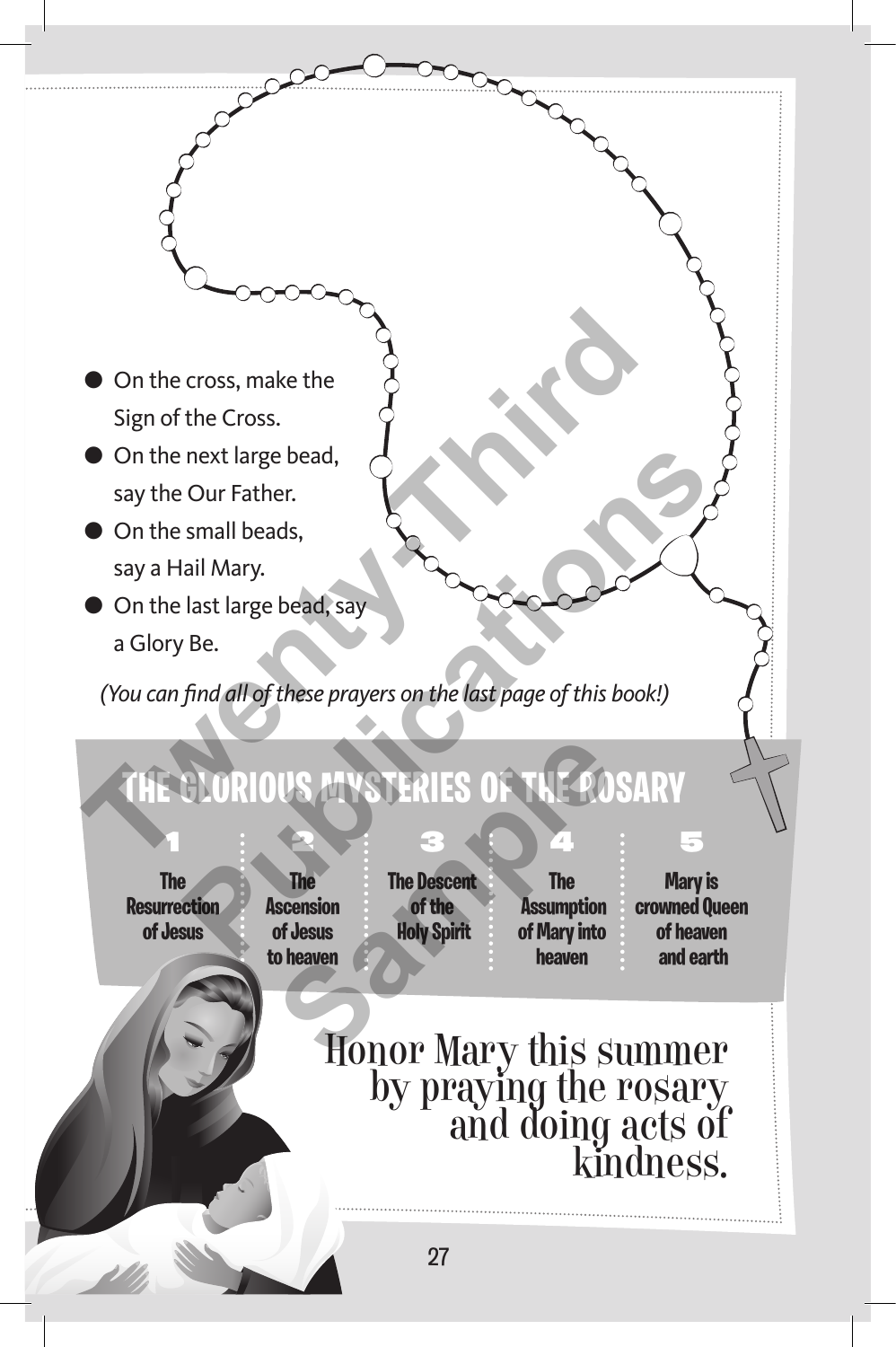## Loving God's Creation:

I believe I shall see the Lord's goodness in the land of the living. Psalm 27:13

28

I believe I shall see the Lord's goodness<br>in the land of the living. PSALM 27:13<br>"I'm bored. There's nothing<br>to do." Okay, it happens.<br>Especially toward the end of<br>summer. But God has given you wearing? What do his<br>an incr "I'm bored. There's nothing to do." Okay, it happens. Especially toward the end of summer. But God has given you an incredible gift for times like this. It's your imagination. With your imagination, you can:

- make a movie
- turn a cardboard box into a fort or a castle
- put on a puppet show for younger kids
- make up a new game

With your imagination, you can also pray. Here's how: Think of one of the mysteries of the rosary on the previous

page. Think of it as a movie. Picture it in your mind. What does Jesus look like? What's he wearing? What do his friends and Mary look like? What time of day is it? What might Jesus be saying to you? Spend a few minutes just imagining the whole scene. That's a prayer! **Publication 1** Stall see the Lord's goodness<br>
in the land of the living. **PSALM 27:13**<br>
bored. There's nothing<br>
Dage. Think of it as a movie.<br>
Dage. Think of it as a movie.<br>
Picture it in your mind. Wha<br>
does Jesus look l

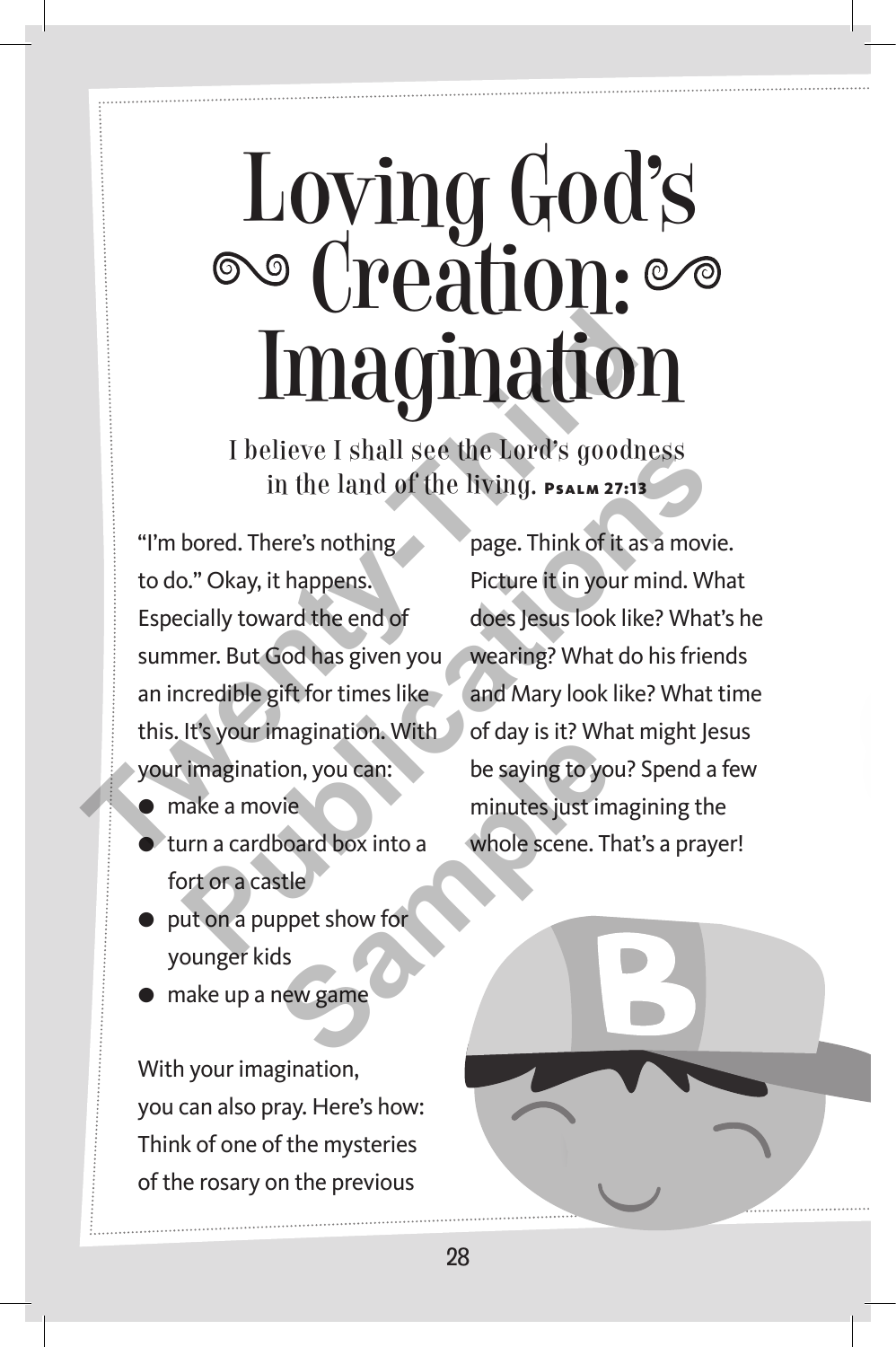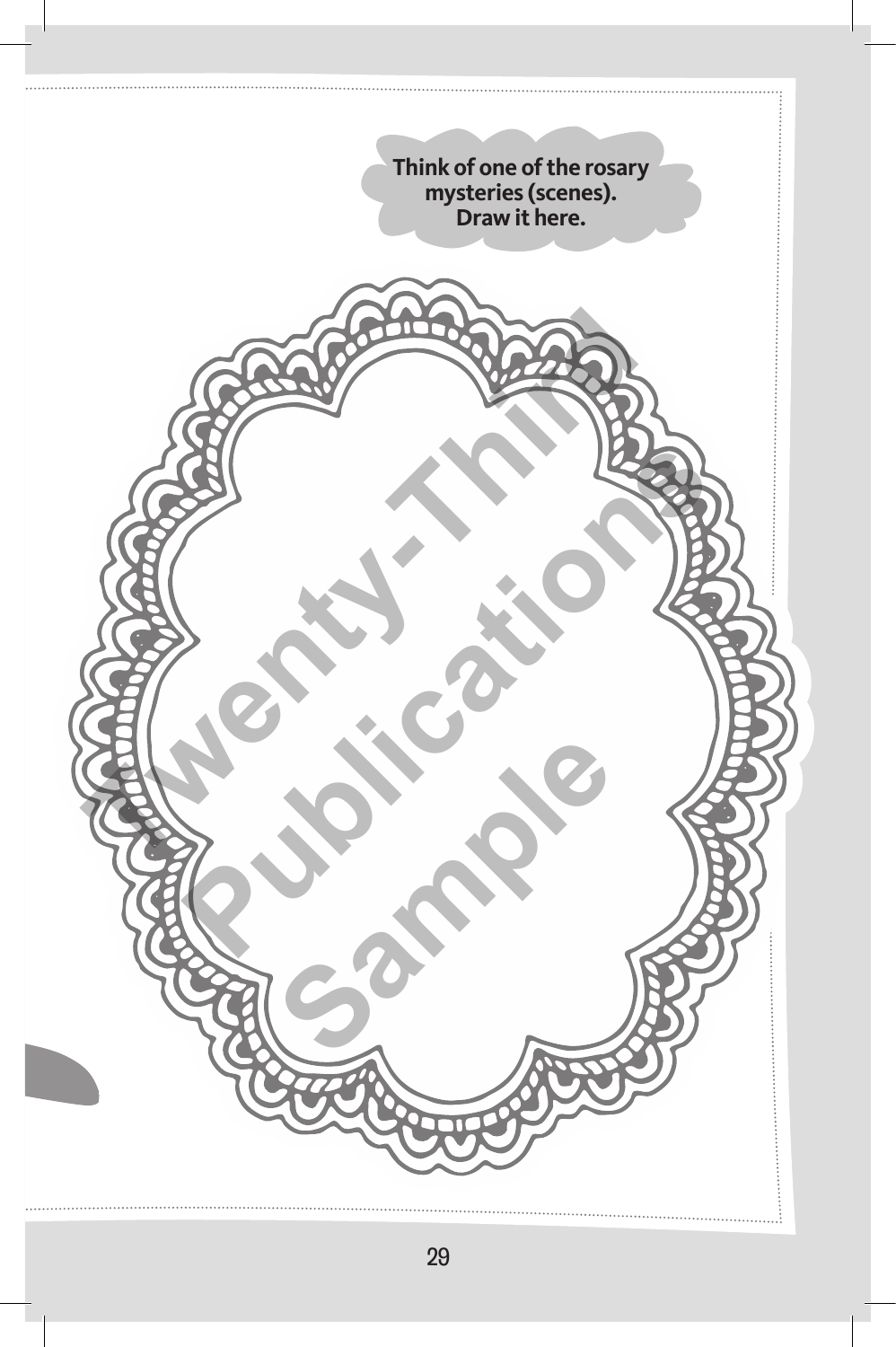## Loving God's Creation: Me!

I praise you, because I am wonderfully made. Psalm 139:14

Remember when we said that everything God created is good? Well, God created you, didn't he? That means you are very, very good!

Saint Paul says, "Do you not know that your body is a temple of the Holy Spirit within you?" So protect that temple. Keep your soul strong by praying and going to Mass. Live in God's love and share it with others. Avoid sin. Keep your body strong by exercising, eating healthy foods, and working hard at school and at home. Can you think of other ways you'll keep God's I praise you, because I am wonderfully m<br>
PSALM 139:14<br>
Remember when we said that<br>
everything God created is<br>
good? Well, God created you,<br>
didn't he? That means you are<br>
very, very good!<br>
Saint Paul says, "Do you not<br>
kn Frame the move said that<br>
Thing God created is<br>
trong?<br>
Publications **Publications and the move of the move of the move of the Holy Spirit<br>
That means you are<br>
Publications with the move of the Holy Spirit within<br>
Publicat** In the body is a<br>
Holy Spirit within<br>
ect that temple.<br>
I strong by<br>
bing to Mass.<br>
ove and share it<br>
void sin. Keep<br>
ong by exercising,<br>
r foods, and

most awesome creation (you) strong?

Write or draw them here: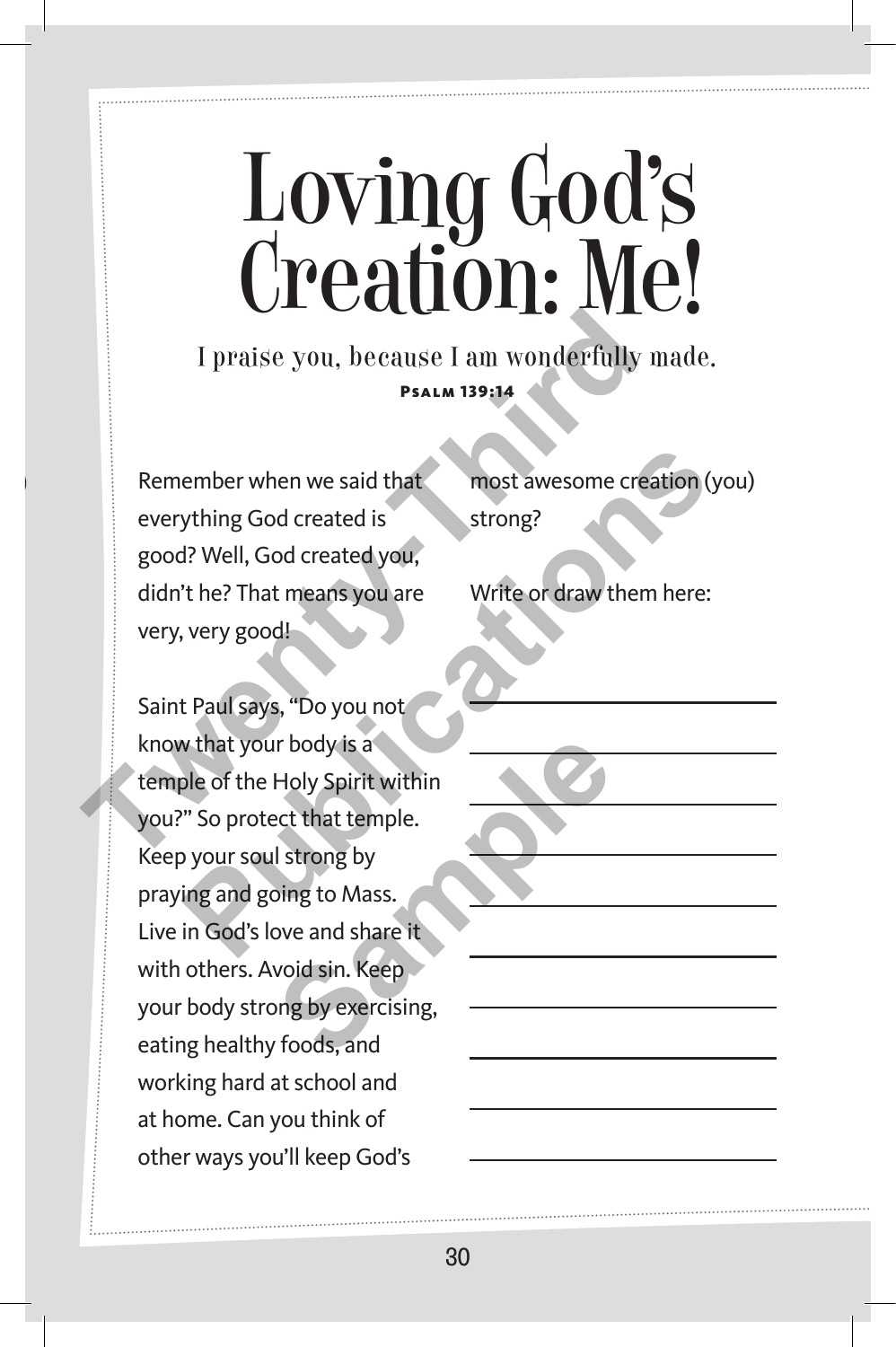